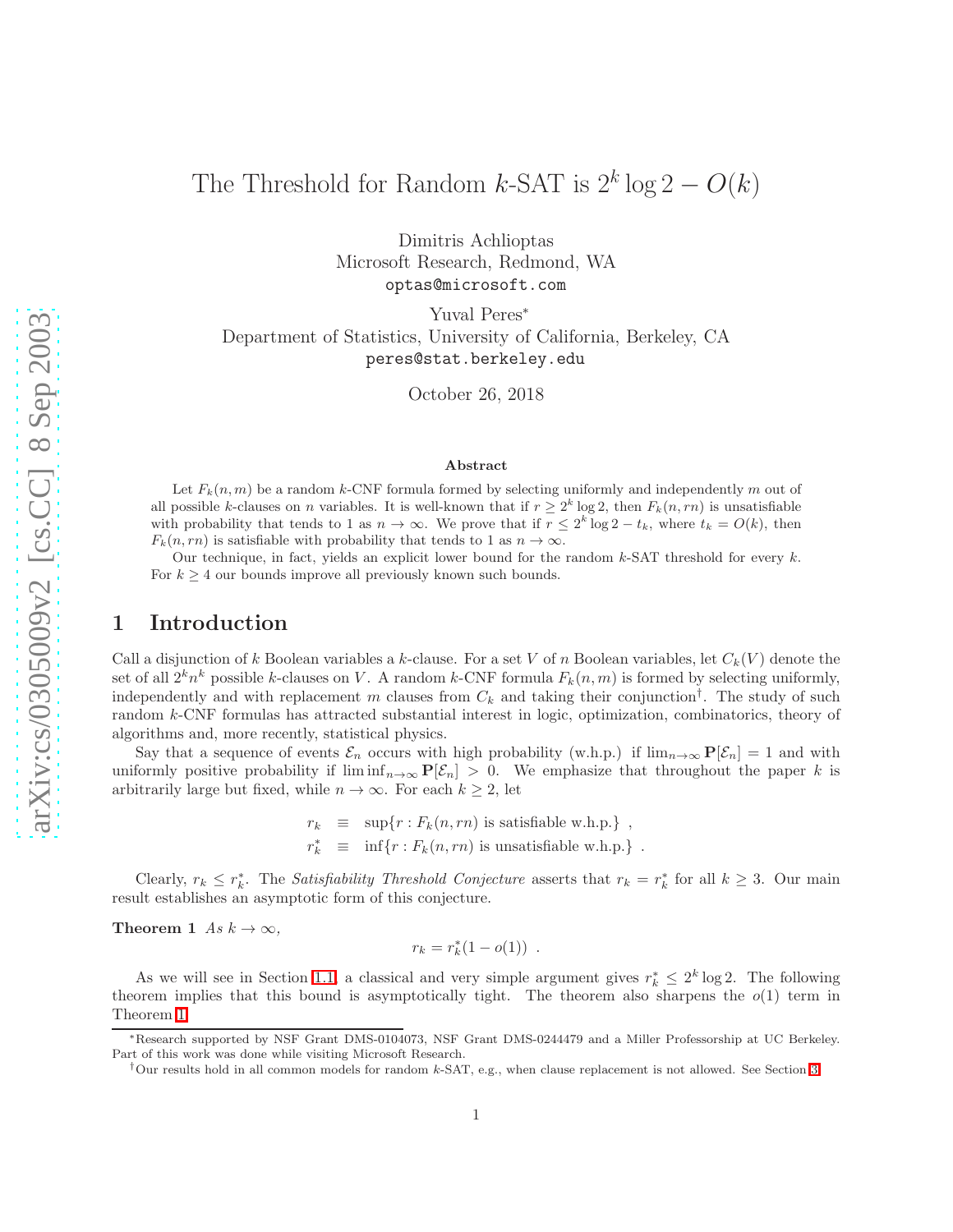**Theorem 2** There exists a sequence  $\delta_k \to 0$  such that for all  $k \geq 3$ ,

$$
r_k \ge 2^k \log 2 - (k+1) \frac{\log 2}{2} - 1 - \delta_k.
$$

Theorem [2](#page-0-1) establishes that  $r_k \sim 2^k \log 2$ , in agreement with the predictions of Monasson and Zecchina [\[23\]](#page-23-0) based on the "replica method" of statistical mechanics. Like most arguments based on the replica method, the approach in [\[23\]](#page-23-0) is mathematically sophisticated but far from rigorous. To the best of our knowledge, our result is the first rigorous proof of a replica method prediction for any NP-complete problem at zero temperature.

Obtaining tight bounds for the thresholds  $r_k, r_k^*$  is a benchmark problem for a number of analytic and combinatorial techniques of wider applicability [\[11,](#page-22-0) [14,](#page-23-1) [17,](#page-23-2) [5\]](#page-22-1). The best bounds prior to our work for general k, from [\[1\]](#page-22-2) and [\[9\]](#page-22-3) respectively, differed roughly by a factor of 2:

$$
2^{k-1}\log 2 - \Theta(1) \le r_k \le r_k^* \le 2^k \log 2 - \Theta(1) .
$$

Traditionally, lower bounds for  $r_k$  have been established by analyzing algorithms for finding satisfying assignments, i.e., by proving in each case that some specific algorithm succeeds w.h.p. on  $F_k(n, rn)$  for r smaller than a certain value. Indeed, until very recently, all lower bounds for  $r_k$  were algorithmic and of the form  $\Omega(2^k/k)$ . The bound  $r_k \geq 2^{k-1}\log 2 - \Theta(1)$  from [\[1\]](#page-22-2), derived via a non-algorithmic argument, was the first to break the  $2^k/k$  barrier.

Our proof of Theorem [2](#page-0-1) is also non-algorithmic, based instead on a delicate application of the second moment method. By not going after some particular satisfying truth assignment, as algorithms do, our arguments offer some glimpses of the "geometry" of the set of satisfying truth assignments. Also, the proof yields an explicit lower bound for  $r_k$  for each  $k \geq 3$ . Already for  $k \geq 4$  this improves all previously known lower bounds for  $r_k$ . Below, we compare our lower bound with the best known algorithmic lower bound  $[15, 18]$  $[15, 18]$  and the best known upper bound  $[10, 9, 19]$  $[10, 9, 19]$  $[10, 9, 19]$  for some small values of k.

|                                                                                  |  |  | 10. | 20 | 21                                                                                              |
|----------------------------------------------------------------------------------|--|--|-----|----|-------------------------------------------------------------------------------------------------|
| Upper bound                                                                      |  |  |     |    | $\begin{array}{cccccc} 4.51 & 10.23 & 21.33 & 87.88 & 708.94 & 726,817 & 1,453,635 \end{array}$ |
| Our lower bound                                                                  |  |  |     |    | $\vert$ 2.68 7.91 18.79 84.82 704.94 726,809 1,453,626                                          |
| Algorithmic lower bound   3.42   5.54   9.63   33.23   172.65   95,263   181,453 |  |  |     |    |                                                                                                 |

#### <span id="page-1-0"></span>1.1 Background

Franco and Paull [\[13\]](#page-23-6), in the early 80's, observed that  $r_k^* \leq 2^k \log 2$ . To see this, fix any truth assignment and observe that a random k-clause is satisfied by it with probability  $1 - 2^{-k}$ . Therefore, the expected number of satisfying truth assignments of  $F_k(n, rn)$  is  $[2(1-2^{-k})^r]^n = o(1)$  for  $r \geq 2^k \log 2$ . In 1990, Chao and Franco [\[3\]](#page-22-5) complemented this by proving that for  $r < 2^k/k$  a simple algorithm, called UNIT CLAUSE (UC), finds a satisfying truth assignment with uniformly positive probability.

At around the same time, experimental results by Cheeseman, Kanefsky and Taylor [\[4\]](#page-22-6) and Mitchell, Selman and Levesque [\[22\]](#page-23-7) suggested that random k-SAT, while a logical model, also behaves like a physical system in the sense that it appears to undergo a phase transition. Perhaps the first statement of the satisfiability threshold conjecture appeared about ten years ago in the work of Chvátal and Reed [\[5\]](#page-22-1) who proved  $r_2 = r_2^* = 1$  and, by analyzing an extension of UC, established that  $r_k \geq (3/8)2^k/k$ . A few years later, Frieze and Suen [\[15\]](#page-23-3) improved this lower bound to  $r_k \geq c_k 2^k/k$ , where  $\lim_{k\to\infty} c_k = 1.817...$ , and this remained the best bound for  $r_k$  until recently.

In a breakthrough paper, Friedgut [\[14\]](#page-23-1) proved the existence of a *non-uniform* threshold.

**Theorem 3 (Friedgut [\[14\]](#page-23-1))** For each  $k \geq 2$ , there exists a sequence  $r_k(n)$  such that for every  $\epsilon > 0$ ,

<span id="page-1-1"></span>
$$
\lim_{n \to \infty} \mathbf{P}[F_k(n, rn) \text{ is satisfiable}] = \begin{cases} 1 & \text{if } r = (1 - \epsilon) r_k(n) \\ 0 & \text{if } r = (1 + \epsilon) r_k(n) \end{cases}.
$$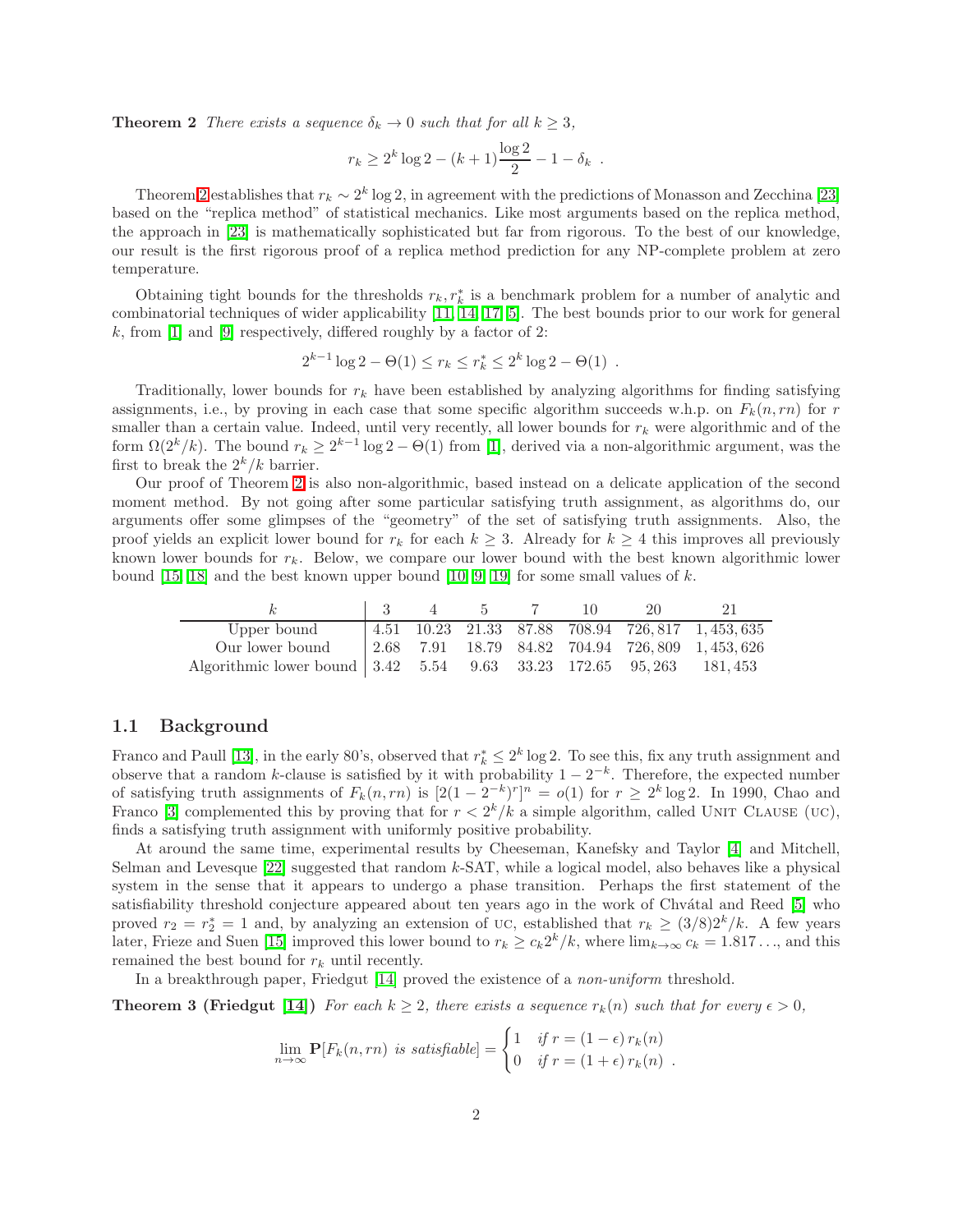As mentioned earlier, in [\[1\]](#page-22-2), Moore and the first author established  $r_k \geq 2^{k-1} \log 2 - 1$ . Independently, Frieze and Wormald [\[16\]](#page-23-8) proved that if k is allowed to grow with n, in particular if  $k - \log_2 n \to +\infty$ , then random k-SAT has a sharp threshold around  $m = n(2<sup>k</sup> + O(1)) \log 2$ . See [\[1\]](#page-22-2) for further background.

The rest of the paper is organized as follows. In the next section we recall the argument in [\[1\]](#page-22-2), highlight its main weakness and discuss how we overcome it. Our main idea can be implemented either by a simple weighting scheme or by a more refined large deviations argument. Both approaches yield  $2^k \log 2$  as the leading term in the lower bound for  $r_k$ . The weighting scheme argument is more compact and technically simpler. However, it gives away a factor of four in the  $\Theta(k)$  second order term. The large deviations analysis, on the other hand, is tight for our method, up to an additive  $O(1)$ . We present the weighting scheme argument in Sections [3—](#page-7-0)[6.](#page-11-0) The additional material for the large deviations argument appears in Sections  $7-9$ . In Section [10](#page-20-0) we describe our derivation of explicit lower bounds for small values of k. We conclude with some discussion and open problems in Section [11.](#page-21-0)

### 2 Outline and heuristics

<span id="page-2-3"></span>For any non-negative random variable X one can get a lower bound on  $P[X > 0]$  by the following inequality.

**Lemma 1** For any non-negative random variable  $X$ ,

<span id="page-2-4"></span><span id="page-2-0"></span>
$$
\mathbf{P}[X > 0] \ge \frac{\mathbf{E}[X]^2}{\mathbf{E}[X^2]} \tag{1}
$$

In particular, if X denotes the number of satisfying assignments of a random formula  $F_k(n, rn)$ , one can get a lower bound on the probability of satisfiability by applying  $(1)$  to X. We will refer to this approach as the "vanilla" application of the second moment method. Indeed, the following immediate corollary of Theorem [3](#page-1-1) implies that if  $P[X > 0] > 1/C$  for any constant  $C > 0$ , then  $r_k \geq r$ .

**Corollary 1** Fix  $k \geq 2$ . If  $F_k(n, rn)$  is satisfiable with uniformly positive probability then  $r_k \geq r$ .

Thus, if for a given r we have  $\mathbf{E}[X^2] = O(\mathbf{E}[X]^2)$ , then  $r_k \geq r$ . Unfortunately, as we will see, this is never the case: for every constant  $r > 0$ , there exists  $\beta = \beta(r) > 0$  such that  $\mathbf{E}[X^2] > (1 + \beta)^n \mathbf{E}[X]^2$ .

#### 2.1 The vanilla second moment method fails

<span id="page-2-1"></span>Given a CNF formula F on n variables let  $\mathcal{S}(F) = \{\sigma : \sigma \text{ satisfies } F\} \subset \{0,1\}^n$  denote the set of satisfying truth assignments of F and let  $X = X(F) = |\mathcal{S}(F)|$ . Then, for a k-CNF formula with independent clauses  $c_1, c_2, \ldots, c_m$ 

$$
\mathbf{E}[X^2] = \mathbf{E}\left[\left(\sum_{\sigma} \mathbf{1}_{\sigma \in \mathcal{S}(F)}\right)^2\right] = \mathbf{E}\left[\sum_{\sigma,\tau} \mathbf{1}_{\sigma,\tau \in \mathcal{S}(F)}\right] = \sum_{\sigma,\tau} \mathbf{E}\left[\prod_{c_i} \mathbf{1}_{\sigma,\tau \in \mathcal{S}(c_i)}\right] = \sum_{\sigma,\tau} \prod_{c_i} \mathbf{E}[\mathbf{1}_{\sigma,\tau \in \mathcal{S}(c_i)}].
$$
 (2)

We claim that  $\mathbf{E}[\mathbf{1}_{\sigma,\tau\in\mathcal{S}(c_i)}],$  i.e., the probability that a fixed pair of truth assignments  $\sigma,\tau$  satisfy the ith random clause, depends only on the number of variables z to which  $\sigma$  and  $\tau$  assign the same value. Specifically, if the overlap of  $\sigma$  and  $\tau$  is  $z = \alpha n$ , we claim that this probability is

<span id="page-2-2"></span>
$$
\mathbf{P}[\sigma, \tau \in \mathcal{S}(c_i)] = 1 - 2^{1-k} + 2^{-k} \alpha^k \equiv f_S(\alpha) \tag{3}
$$

This follows by observing that if  $c_i$  is not satisfied by  $\sigma$ , the only way for it to also not be satisfied by  $\tau$  is for all k variables in  $c_i$  to lie in the overlap of  $\sigma$  and  $\tau$ . Thus,  $f_S$  quantifies the correlation between  $\sigma$  being satisfying and  $\tau$  being satisfying as a function of their overlap. In particular, observe that truth assignments with overlap  $n/2$  are uncorrelated since  $f_S(1/2) = (1 - 2^{-k})^2 = P[\sigma \text{ is satisfying}]^2$ .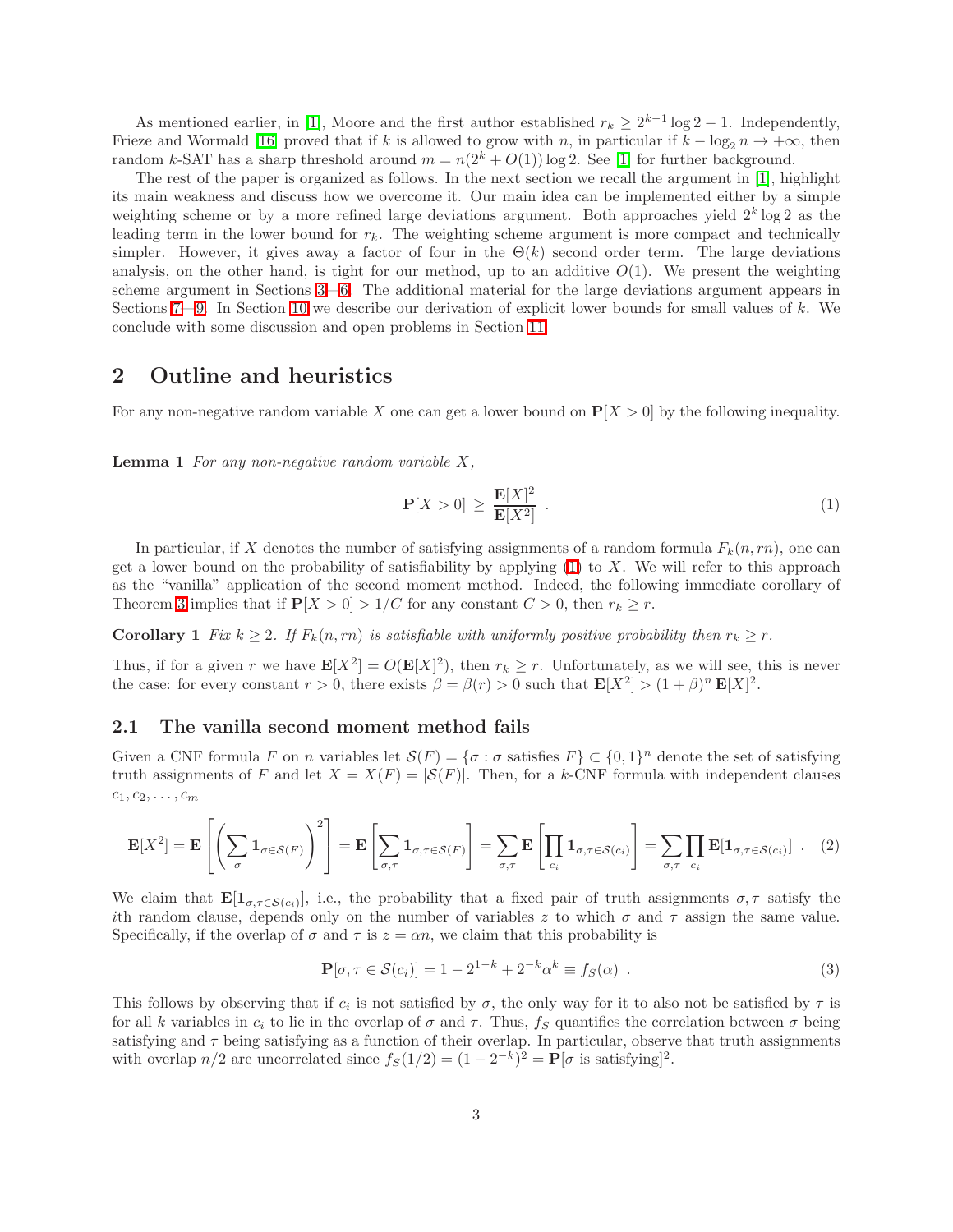

Figure 1:  $k = 5$ ,  $r = 14, 16, 20$  (top to bottom).

Since the number of ordered pairs of assignments with overlap z is  $2^n \binom{n}{z}$  we see that [\(2\)](#page-2-1) and [\(3\)](#page-2-2) imply

$$
\mathbf{E}[X^2] = 2^n \sum_{z=0}^n \binom{n}{z} f_S(z/n)^m .
$$

Writing  $z = \alpha n$  and using the approximation  $\binom{n}{z} = (\alpha^{\alpha}(1-\alpha)^{1-\alpha})^{-n} \times \text{poly}(n)$  we get

$$
\mathbf{E}[X^2] \ge 2^n \left( \max_{0 \le \alpha \le 1} \left[ \frac{f_S(\alpha)^r}{\alpha^{\alpha} (1 - \alpha)^{1 - \alpha}} \right] \right)^n \times \text{poly}(n) \equiv \left( \max_{0 \le \alpha \le 1} \Lambda_S(\alpha) \right)^n \times \text{poly}(n) .
$$

Note now that  $\mathbf{E}[X]^2 = (2^n(1-2^{-k})^{rn})^2 = (4f_S(1/2)^r)^n = \Lambda_S(1/2)^n$ . Therefore, if there exists some  $\alpha \in [0,1]$  such that  $\Lambda_S(\alpha) > \Lambda_S(1/2)$ , then the second moment is exponentially greater than the square of the expectation and we only get an exponentially small lower bound for  $P[X > 0]$ . Put differently, unless the dominant contribution to  $\mathbf{E}[X^2]$  comes from uncorrelated pairs of satisfying assignments, i.e., pairs with overlap  $n/2$ , the second moment method fails. Indeed, for any constant  $r > 0$  this is precisely what happens as the function  $\Lambda_S$  is maximized at some  $\alpha > 1/2$ . The reason for this is as follows: while the entropic factor  $\mathcal{E}(\alpha) = 1/(\alpha^{\alpha}(1-\alpha)^{1-\alpha})$  is maximized when  $\alpha = 1/2$ , the function  $f_s$  has a positive derivative in  $(0, 1)$ . Therefore, the derivative of  $\Lambda_S$  is never 0 at  $1/2$ , instead becoming 0 only when the correlation benefit balances with the penalty of decreasing entropy at some  $\alpha > 1/2$ .

#### 2.2 Random NAE  $k$ -SAT and balance

In [\[1\]](#page-22-2), the second moment method was applied successfully by considering only those satisfying truth assignments whose complement is also satisfying. Observe that this is equivalent to interpreting  $F_k(n, m)$  as an instance of Not All Equal k-SAT, where  $\sigma$  is a solution iff under  $\sigma$  every clause has at least one satisfied literal and at least one unsatisfied literal. In particular, if  $\sigma, \tau$  have overlap  $z = \alpha n$  and c is a random clause

$$
\mathbf{P}[\sigma, \tau \text{ NAE-satisfy } c] = 1 - 2^{2-k} + 2^{1-k} (\alpha^k + (1 - \alpha)^k) \equiv f_N(\alpha) .
$$

The key point is that  $f_N$  is symmetric around  $\alpha = 1/2$  and, as a result, the product  $\mathcal{E}(\alpha) f_N(\alpha)^r$  always has a local extremum at 1/2. In [\[1\]](#page-22-2) it was shown that for  $r \leq 2^{k-1} \log 2 - 1$  this extremum is a global maximum, implying that for such r,  $F_k(n,m)$  is w.h.p. [NAE-] satisfiable. It is worth noting that for  $r \geq 2^{k-1} \log 2$ , w.h.p.  $F_k(n,m)$  is not NAE-satisfiable, i.e., the second moment method determines the NAE-satisfiability threshold within an additive constant. Intuitively, the symmetry of  $f_N$  stems from the fact that NAEsatisfying assignments come in complementary pairs and, thus, having overlap  $z$  with an NAE-satisfying assignment  $\sigma$  (and  $n - z$  with  $\overline{\sigma}$ ) is indistinguishable from having overlap  $n - z$  with  $\sigma$  (and z with  $\overline{\sigma}$ ).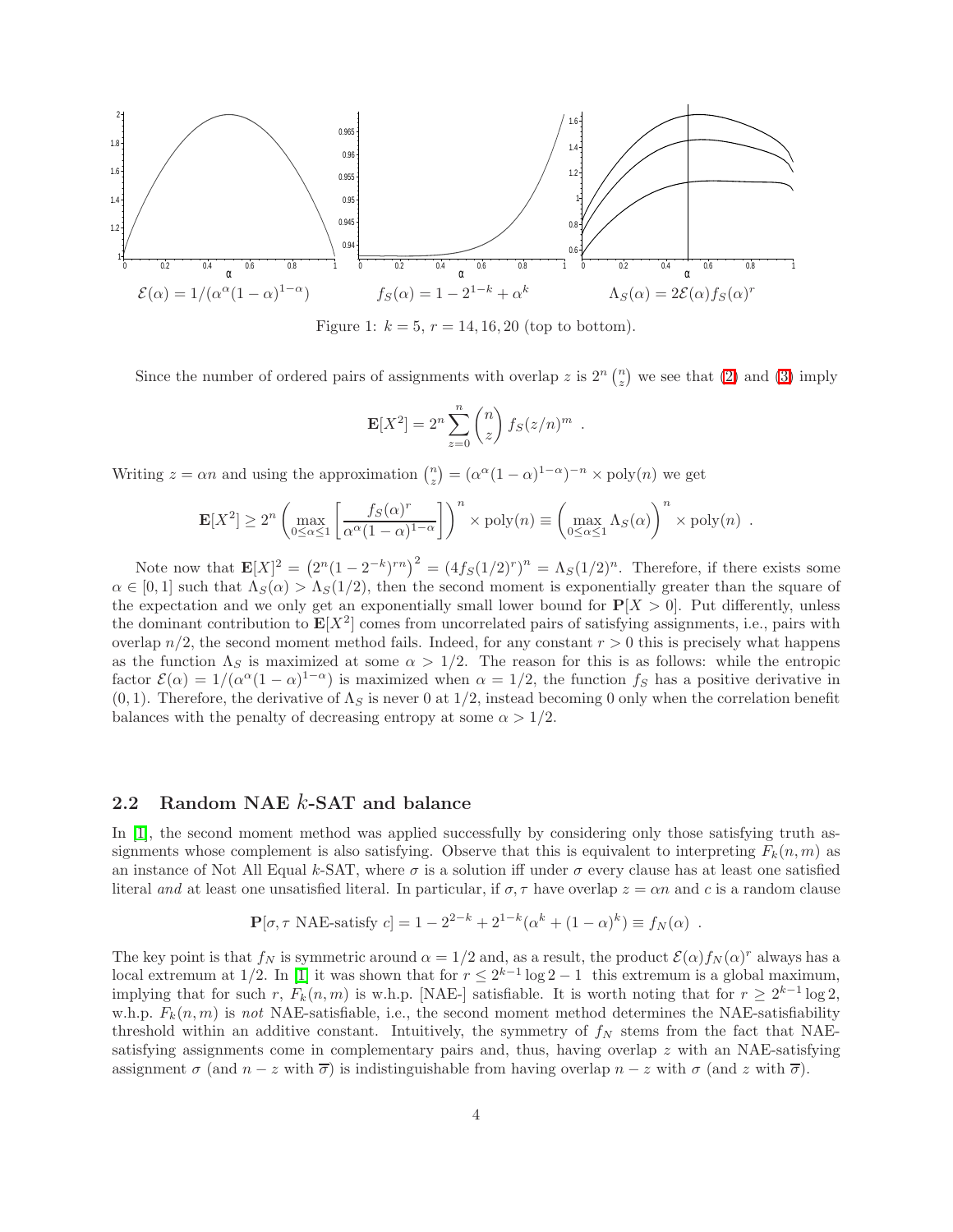The suspicion motivating this work is that the correlations behind the failure of the vanilla second moment method are mainly due to the following form of populism: satisfying assignments tend to lean towards the majority vote truth assignment. Observe that truth assignments that satisfy many literal occurrences in the random formula have significantly greater probability of being satisfying. At the same time, such assignments are highly correlated since, in order to satisfy many literal occurrences, they tend to agree with each other (and the majority truth assignment) on more than half the variables.

Note that our suspicion regarding populism is consistent with the success of the second moment method for random NAE k-SAT. In that problem, since we need to have at least one satisfied and at least one dissatisfied literal in each clause, leaning towards majority is a disadvantage. As intuition suggests, "middle of the road" assignments have the greatest probability of being NAE-satisfying. Alternatively, observe that conditioning on  $\sigma$  being NAE-satisfying does not increase the expected number of satisfied literal occurrences under  $\sigma$ , whereas conditioning on  $\sigma$  being only satisfying increases this expectation by a factor  $2^{k}/(2^{k}-1)$  relative to the unconditional expectation  $km/2$ . To overcome these correlations, populism must be discouraged and the delicacy with which this is done determines the accuracy of the resulting bound.

An example from a different area, which was another inspiration for our work, is the recent proof of the Erdős-Taylor conjecture from 1960 for the simple random walk in the planar square lattice (see [\[12\]](#page-23-9), [\[7\]](#page-22-7) and for a popular account [\[24\]](#page-23-10)). The conjecture was that the number of visits to the most frequently visited lattice site in the first n steps of the walk, is asymptotic to  $(\log n)^2/\pi$ . Erdős and Taylor [\[12\]](#page-23-9) obtained a (sharp) upper bound via an easy calculation of the expectation of the number  $X_a$  of vertices visited at least  $a(\log n)^2$  times. The lower bound they obtained was four times smaller than the conjectured value. In that setting the vanilla second moment method fails, since the events that two vertices  $u, v$  are visited frequently are highly correlated. The conjecture was proved in [\[7\]](#page-22-7) by first recognizing the main source of the correlation in a certain "populism" (when the random walk spends a long time in the smallest disk containing both  $u$ and v). Replacing  $X_a$  by a weighted count that discourages such loitering, confirmed that this was indeed the source of excessive correlations as the weighted second moment was successful.

In a nutshell, our plan is to apply the second moment method to *balanced* satisfying truth assignments, i.e., truth assignments that satisfy, approximately, half of all  $km$  literal occurrences. As it turns out, choosing a concrete range to represent "approximately half" and only counting the satisfying assignments that fall within the range leads to analytic difficulties due to the polynomial corrections in certain large deviations estimates. Fortunately, these issues can be avoided by i) introducing a scheme that weights satisfying truth assignments according to their number of satisfied literal occurrences, and ii) tuning the scheme's control parameter so as to concentrate the weight on balanced assignments.

#### 2.3 Weighted second moments: a transform

Recall that for a CNF formula F on n variables,  $S = S(F) \subseteq \{0,1\}^n$  denotes the set of satisfying truth assignments of F. An attractive feature of the second moment method is that we are free to apply it to any random variable  $X = X(F)$  such that  $X > 0$  implies that  $S \neq \emptyset$ . Sums of the form

$$
X=\sum_{\sigma} w(\sigma, F)
$$

clearly have this property if  $w(\sigma, F) = 0$  for  $\sigma \notin \mathcal{S}(F)$ .

Weighting schemes as above can be viewed as transforms of the original problem and can be particularly effective in exploiting insights into the source of correlations. In particular, if  $w(\sigma, F)$  has product structure over the clauses, then clause-independence allows one to replace expectations of products with products of expectations. With this in mind, let us consider random variables of the form

$$
X = \sum_{\sigma} \prod_c w(\sigma, c) \enspace ,
$$

where w is some arbitrary function. (Eventually, we will require that  $w(\sigma, c) = 0$  if  $\sigma$  falsifies c.) For instance, if  $w(\sigma, c)$  is the indicator that c is satisfied by  $\sigma$ , then X simply counts the number of satisfying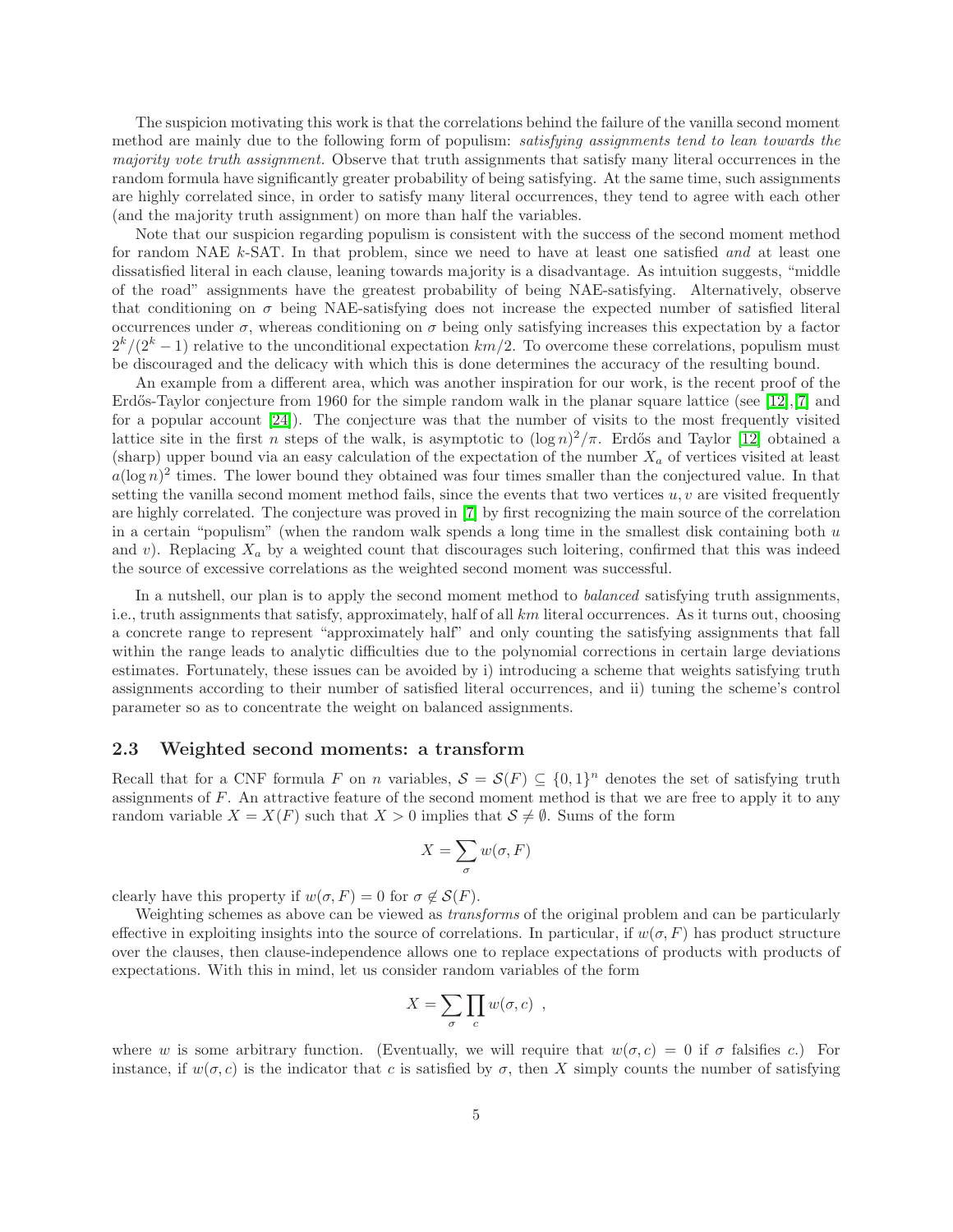truth assignments. By linearity of expectation and clause-independence we see that for any function  $w$ ,

<span id="page-5-0"></span>
$$
\mathbf{E}[X] = \sum_{\sigma} \prod_{c} \mathbf{E}[w(\sigma, c)] \quad , \tag{4}
$$

$$
\mathbf{E}[X^2] = \sum_{\sigma,\tau} \prod_c \mathbf{E}[w(\sigma, c) w(\tau, c)] \quad . \tag{5}
$$

Since we are interested in random formulas where the literals are drawn uniformly, we will restrict attention to functions that are independent of the variable labels. That is, for every truth assignment  $\sigma$  and every clause  $c = \ell_1 \vee \cdots \vee \ell_k$ , we require that  $w(\sigma, c) = w(\mathbf{v})$ , where  $v_i = +1$  if  $\ell_i$  is satisfied under  $\sigma$  and  $-1$  if  $\ell_i$  is falsified under  $\sigma$ . With that assumption, [\(4\)](#page-5-0) and [\(5\)](#page-5-0) simplify to

<span id="page-5-1"></span>
$$
\mathbf{E}[X] = 2^n \left( \mathbf{E}[w(\sigma, c)] \right)^m , \qquad (6)
$$

$$
\mathbf{E}[X^2] = \sum_{\sigma,\tau} (\mathbf{E}[w(\sigma,c) \, w(\sigma,\tau)])^m \quad . \tag{7}
$$

.

Let  $A = \{-1, +1\}^k$ . Since literals are drawn uniformly and independently we see that for every  $\sigma$ ,

$$
\mathbf{E}[w(\sigma, c)] = \sum_{\mathbf{v} \in A} w(\mathbf{v}) \, 2^{-k}
$$

<span id="page-5-2"></span>Similarly, for every pair of truth assignments  $\sigma, \tau$  with overlap  $z = \alpha n$ ,

$$
\mathbf{E}[w(\sigma, c) w(\sigma, \tau)] = \sum_{\mathbf{u}, \mathbf{v} \in A} w(\mathbf{u}) w(\mathbf{v}) 2^{-k} \prod_{i=1}^{k} (\alpha^{1_{u_i = v_i}} (1 - \alpha)^{1_{u_i \neq v_i}})
$$
  
\n
$$
\equiv \sum_{\mathbf{u}, \mathbf{v} \in A} w(\mathbf{u}) w(\mathbf{v}) \Phi_{\mathbf{u}, \mathbf{v}}(\alpha)
$$
  
\n
$$
\equiv f_w(\alpha) .
$$
\n(8)

In particular, observe that  $\mathbf{E}[w(\sigma, c)]^2 = f_w(1/2)$ , i.e., for every function w the weights assigned to truth assignments with overlap  $n/2$  are independent.

<span id="page-5-3"></span>Recalling the approximation  $\binom{n}{z} = (\alpha^{\alpha}(1-\alpha)^{1-\alpha})^{-n} \times \text{poly}(n)$  we see that  $(7),(8)$  $(7),(8)$  imply

$$
\mathbf{E}[X^2] = 2^n \sum_{z=0}^n {n \choose z} f_w(z/n)^m
$$
  
\n
$$
\leq 2^n \left( \max_{0 \leq \alpha \leq 1} \left[ \frac{f_w(\alpha)^r}{\alpha^{\alpha} (1 - \alpha)^{1 - \alpha}} \right] \right)^n \times \text{poly}(n)
$$
  
\n
$$
\equiv \left( \max_{0 \leq \alpha \leq 1} \Lambda_w(\alpha) \right)^n \times \text{poly}(n) .
$$
 (10)

Observe that  $\Lambda_w(1/2)^n = (4f_w(1/2)^r)^n = \mathbf{E}[X]^2$ . Moreover, we will see later that a more careful analysis of the sum in [\(9\)](#page-5-3) allows one to replace the polynomial factor in [\(10\)](#page-5-3) by  $O(1)$ . Therefore, if  $\Lambda_w(1/2)$  is the global maximum of  $\Lambda_w$  then  $\mathbf{E}[X^2]/\mathbf{E}[X]^2 = O(1)$  and the second moment method succeeds.

A necessary condition for  $\Lambda_w(1/2)$  to be a global maximum is that  $\Lambda'_w(1/2) = 0$ . Since  $\Lambda_w(\alpha) =$  $2\mathcal{E}(\alpha)f_w(\alpha)^r$  and  $\mathcal{E}'(1/2) = 0$ , this dictates  $f'_w(1/2) = 0$ . Differentiating  $f_w$  we get

$$
f'_{w}(\alpha) = \sum_{\mathbf{u}, \mathbf{v} \in A} w(\mathbf{u}) w(\mathbf{v}) \Phi_{\mathbf{u}, \mathbf{v}}(\alpha) \left[ \log \Phi_{\mathbf{u}, \mathbf{v}}(\alpha) \right]'
$$
  

$$
= \sum_{\mathbf{u}, \mathbf{v} \in A} w(\mathbf{u}) w(\mathbf{v}) \Phi_{\mathbf{u}, \mathbf{v}}(\alpha) \sum_{i=1}^{k} \left( \frac{\mathbf{1}_{u_i = v_i}}{\alpha} - \frac{\mathbf{1}_{u_i \neq v_i}}{1 - \alpha} \right) .
$$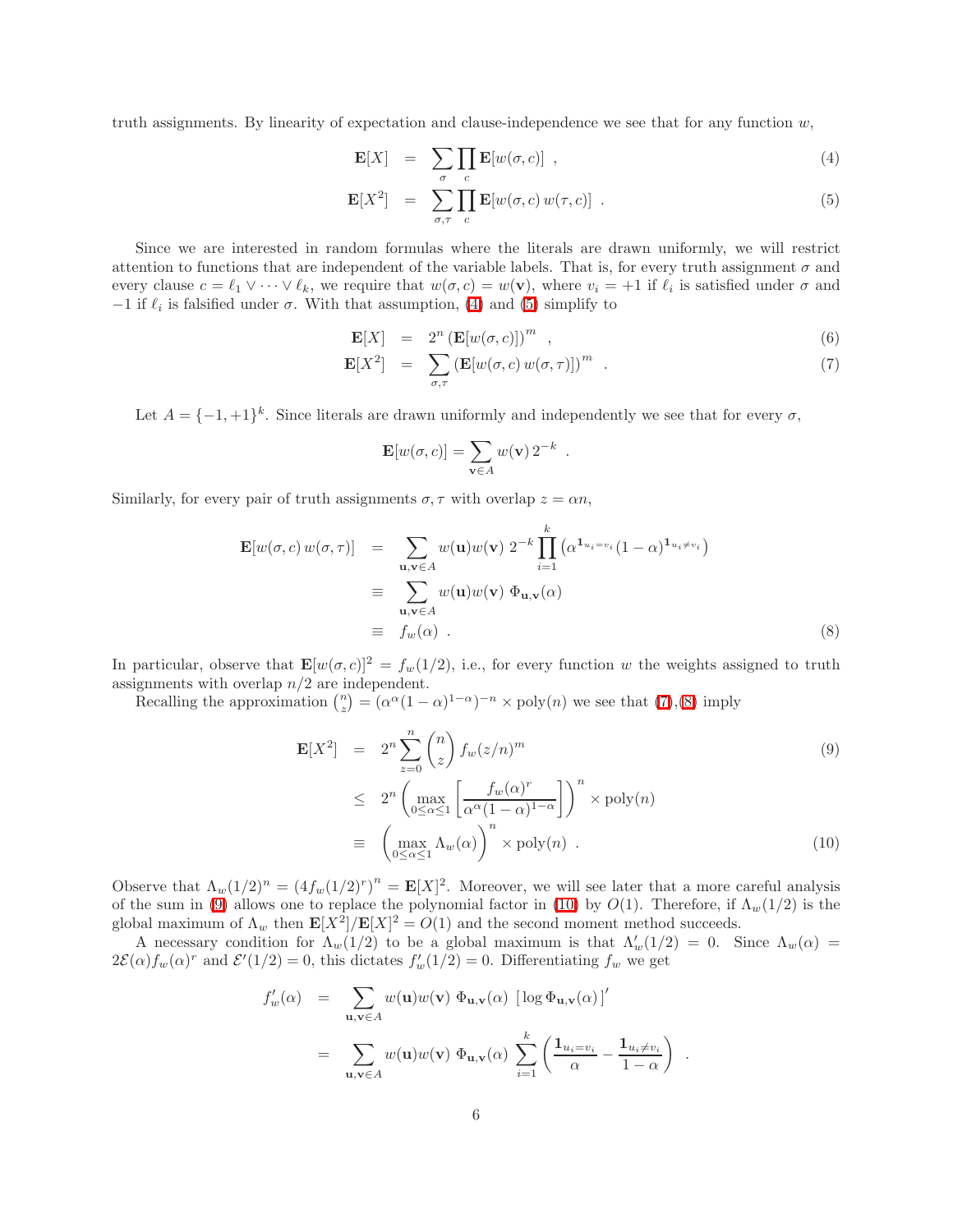In particular, letting  $\mathbf{u} \cdot \mathbf{v}$  denote the inner product of **u** and **v**, we see that

<span id="page-6-0"></span>
$$
f'_{w}(1/2) = 2^{-2k+1} \sum_{\mathbf{u}, \mathbf{v} \in A} w(\mathbf{u}) w(\mathbf{v}) \mathbf{u} \cdot \mathbf{v} = 2^{-2k+1} \left( \sum_{\mathbf{u} \in A} w(\mathbf{u}) \mathbf{u} \right) \cdot \left( \sum_{\mathbf{v} \in A} w(\mathbf{v}) \mathbf{v} \right) . \tag{11}
$$

Therefore, for any function  $w$ 

$$
f'_{w}(1/2) = 0 \Longleftrightarrow \sum_{\mathbf{v} \in A} w(\mathbf{v})\mathbf{v} = 0 . \tag{12}
$$

We can interpret the vanilla application of the first moment method as using a function  $w = w_S$  which assigns 0 to  $(-1,\ldots,-1)$  and  $1/(2^k-1)$  to all other vectors. (It is convenient to always normalize w so that  $\sum_{\mathbf{v}} w(\mathbf{v}) = 1$ .) The fact that  $w_S$  violates the r.h.s. of [\(12\)](#page-6-0), implies that this attempt must fail. In [\[1\]](#page-22-2), on the other hand,  $w = w_N$  assigns 0 both to  $(-1, \ldots, -1)$  and to  $(+1, \ldots, +1)$  (and  $1/(2<sup>k</sup> - 2)$  to all other vectors), thus satisfying [\(12\)](#page-6-0) and enabling the second moment method. Nevertheless, this particular rebalancing of the vectors is rather heavy-handed since it makes it is twice as likely to assign zero to a random clause.

To achieve better results we would like to choose a function w that is "as close as possible" to  $w<sub>S</sub>$ while satisfying [\(12\)](#page-6-0). That is, we would like w to have minimal relative entropy with respect to  $w<sub>S</sub>$ subject to [\(12\)](#page-6-0) (see Definition 2.15 of [\[8\]](#page-22-8)). Since  $w_S$  is constant over all  $\mathbf{v} \neq (-1, \ldots, -1)$  and we must have  $w(-1,\ldots,-1) = w_S(-1,\ldots,-1) = 0$ , this means that w should have maximum entropy over  $\mathbf{v} \neq (-1, \ldots, -1)$  while satisfying [\(12\)](#page-6-0). So, all in all, we are seeking a maximum-entropy collection of weights for the vectors in A such that i) the all -1s vector has weight 0, ii) the weighted vectors cancel out.

For  $x \in A$ , let  $|x|$  denote the number of  $+1s$  in x. By summing the r.h.s. of [\(12\)](#page-6-0) over the coordinates we see that a necessary condition for the optimality of  $w$  is

<span id="page-6-1"></span>
$$
\sum_{\mathbf{v}\neq(-1,\dots,-1)} w(\mathbf{v})(2|\mathbf{v}| - k) = 0 . \tag{13}
$$

Maximizing entropy subject to [\(13\)](#page-6-1) is a standard Lagrange multipliers problem. Its unique solution is

<span id="page-6-3"></span><span id="page-6-2"></span>
$$
w(\mathbf{v}) = \frac{1}{Z} \lambda^{|\mathbf{v}|} \quad , \tag{14}
$$

where Z is a normalizing constant and  $\lambda$  satisfies  $(1 + \lambda)^{k-1} = 1/(1 - \lambda)$  so that [\(13\)](#page-6-1) is satisfied, i.e.,

$$
\sum_{j=1}^{k} {k \choose j} \lambda^{j} (2j-k) = k \left( 1 - (1+\lambda)^{k-1} (1-\lambda) \right) = 0.
$$
 (15)

Note now that for w given by [\(14\)](#page-6-2), symmetry ensures that all coordinates of  $\sum_{\mathbf{v}} w(\mathbf{v})\mathbf{v}$  are equal. Since, by  $(15)$ , the sum over these coordinates vanishes, we see that in fact  $(12)$  must hold as well. Therefore, w is indeed the optimal solution for our original problem.

We plot below the functions  $f_w$  and  $\Lambda_w$  corresponding to this weighting, for the values of k, r in Figure 1. (With a normalization for  $\sum_{u} w(\mathbf{u})$  which makes the plot scale analogous to that in Figure 1 and which will be more convenient for computing  $f_w$  and  $\Lambda_w$  in the next section.)

In conclusion, if  $L(\sigma, F)$  denotes the number of satisfied literal occurrences in F under  $\sigma$ , we will take

<span id="page-6-5"></span>
$$
w(\sigma, F) \propto \prod_{c} \lambda^{L(\sigma, c)} \mathbf{1}_{\sigma \in \mathcal{S}(c)}, \qquad (16)
$$

<span id="page-6-4"></span>where  $(1 + \lambda)^{k-1} = 1/(1 - \lambda)$ . The above weighting scheme yields Theorem [4,](#page-6-4) below, which we will prove in Sections [3—](#page-7-0)[6.](#page-11-0) Theorem [4](#page-6-4) has the same leading term as Theorem [2](#page-0-1) but a linear correction term 4 times greater. This lost factor of 4 is due to our insistence that  $w(\sigma, F)$  factorizes perfectly over the clauses. In Sections [7—](#page-13-0)[9](#page-16-0) we go beyond what can be achieved with perfect factorization by performing a truncation. This will allow us to prove Theorem [2](#page-0-1) which gives a lower bound for  $r_k$  that is within an additive constant of the upper bound for the existence of balanced satisfying assignments.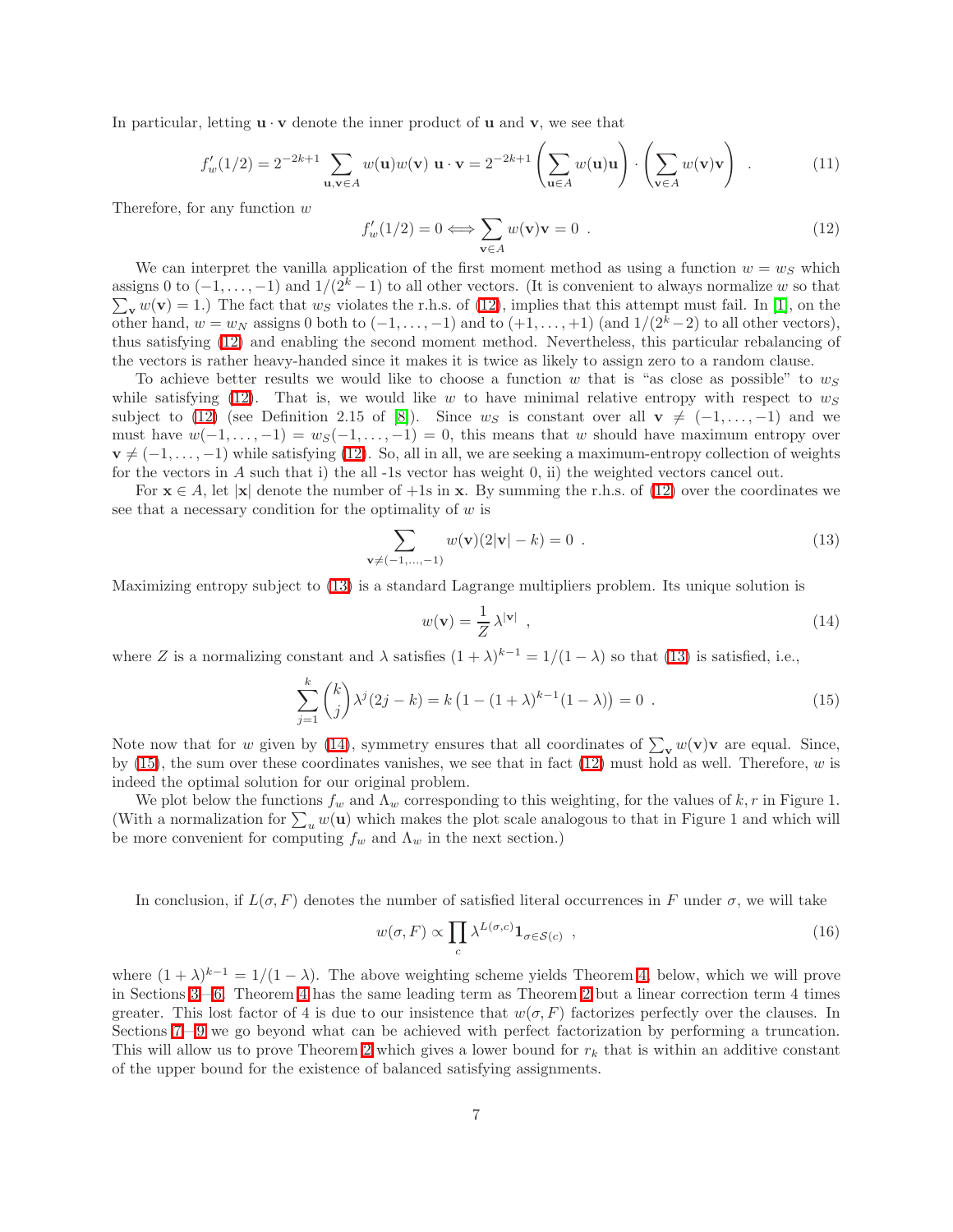

Figure 2:  $k = 5$ ,  $r = 14, 16, 20$  (top to bottom).

**Theorem 4** There exists a sequence  $\beta_k \to 0$  such that for all  $k \geq 3$ ,

$$
r_k \ge 2^k \log 2 - 2(k+1) \log 2 - 1 - \beta_k.
$$

## <span id="page-7-0"></span>3 Groundwork

Given a k-CNF formula F on n variables, recall that  $S(F)$  is the set of satisfying truth assignments of F. Given  $\sigma \in \{0,1\}^n$  let  $H = H(\sigma, F)$  be the number of satisfied literal occurrences in F under  $\sigma$  less the number of unsatisfied literal occurrences in F under  $\sigma$ . For any  $0 < \gamma \leq 1$ , let

$$
X = \sum_{\sigma} \gamma^{H(\sigma, F)} \mathbf{1}_{\sigma \in \mathcal{S}(F)}.
$$

(Note that  $\gamma^{H(\sigma,F)} = \gamma^{2S(\sigma,F)-km}$ , so this is consistent with [\(16\)](#page-6-5) for  $\gamma^2 = \lambda$ .)

Recall that in  $F_k(n,m)$  the m clauses  $\{c_i\}_{i=1}^m$  are i.i.d. random variables,  $c_i$  being the conjunction of k i.i.d. random variables  $\{\ell_{ij}\}_{j=1}^k$ , each  $\ell_{ij}$  being a uniformly random literal. Clearly, in this model a clause may be improper, i.e., it might contain repeated and/or contradictory literals. At the same time, though, observe that the probability that a random clause is improper is smaller than  $k^2/n$  and, moreover, the proper clauses are uniformly selected among all proper clauses. Therefore w.h.p. the number of improper clauses is  $o(n)$  implying that if for a given r,  $F_k(n, rn)$  is satisfiable w.h.p. then for  $m = rn - o(n)$ , the same is true in the model where we only select among proper clauses. The issue of selecting clauses without replacement is completely analogous as w.h.p. there are  $o(n)$  clauses that contain the same k variables as some other clause.

#### 3.1 The first moment

For any fixed truth assignment  $\sigma$  and a random k-clause  $c = \ell_1 \vee \cdots \vee \ell_k$ , since the literals  $\ell_1, \ldots, \ell_k$  are i.i.d. we have

$$
\mathbf{E}[\gamma^{H(\sigma,c)}\mathbf{1}_{\sigma\in\mathcal{S}(c)}] = \mathbf{E}[\gamma^{H(\sigma,c)}] - \mathbf{E}[\gamma^{-k}\mathbf{1}_{\sigma\not\in\mathcal{S}(c)}]
$$

$$
= \mathbf{E}\left[\prod_{\ell_i} \gamma^{H(\sigma,\ell_i)}\right] - (2\gamma)^{-k}
$$

$$
= \left(\frac{\gamma + \gamma^{-1}}{2}\right)^k - (2\gamma)^{-k}
$$

$$
\equiv \psi(\gamma).
$$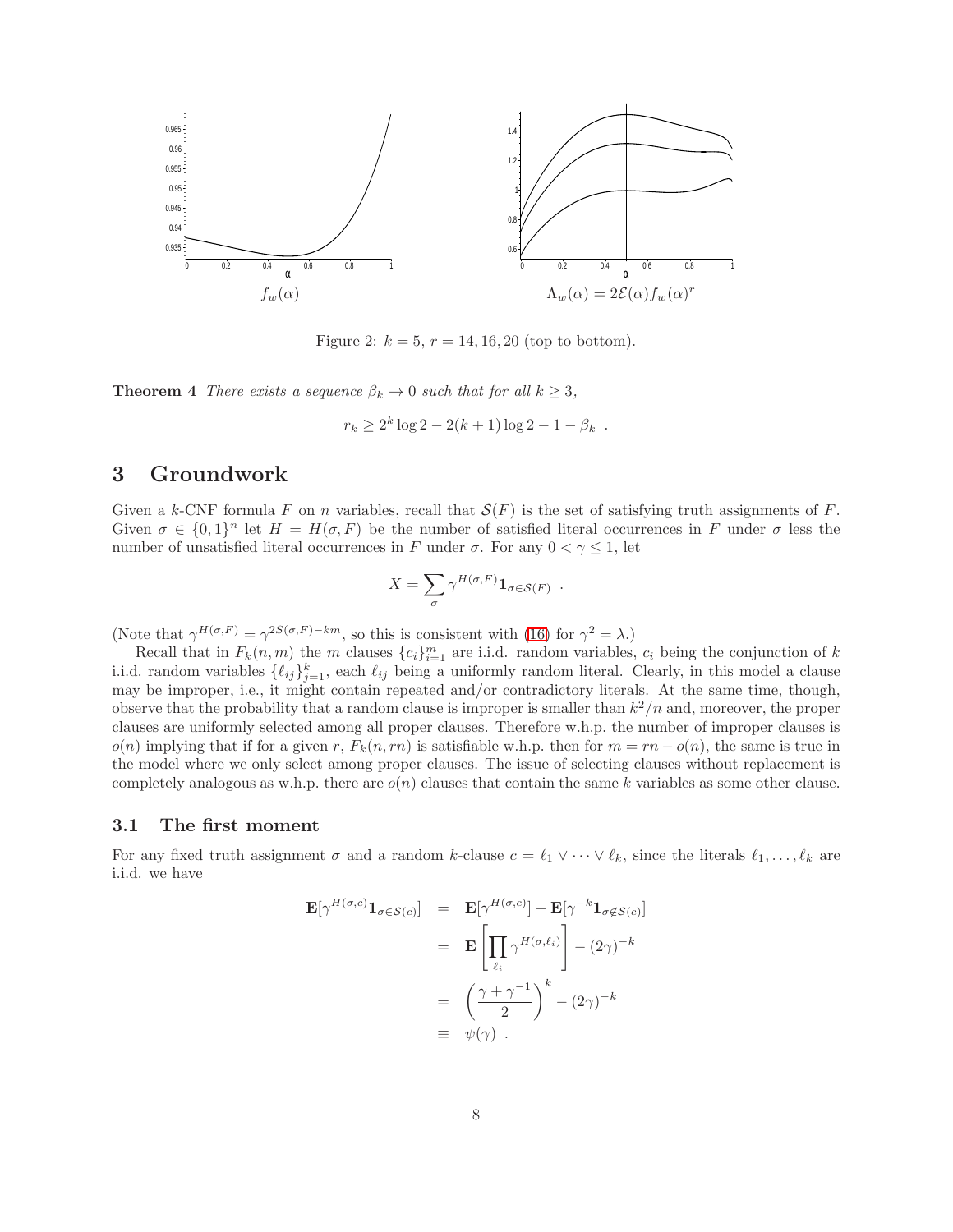Thus, since the  $m = rn$  clauses  $c_1, c_2, \ldots, c_m$  are i.i.d.

<span id="page-8-2"></span>
$$
\mathbf{E}[X] = \mathbf{E} \left[ \sum_{\sigma} \gamma^{H(\sigma, F)} \mathbf{1}_{\sigma \in \mathcal{S}(F)} \right]
$$
  
\n
$$
= \sum_{\sigma} \mathbf{E} \left[ \prod_{c_i} \gamma^{H(\sigma, c_i)} \mathbf{1}_{\sigma \in \mathcal{S}(c_i)} \right]
$$
  
\n
$$
= \sum_{\sigma} \prod_{c_i} \mathbf{E} \left[ \gamma^{H(\sigma, c_i)} \mathbf{1}_{\sigma \in \mathcal{S}(c_i)} \right]
$$
  
\n
$$
= (2\psi(\gamma)^r)^n . \tag{17}
$$

#### 3.2 The second moment

Let  $\sigma, \tau$  be any pair of truth assignments that agree on  $z = \alpha n$  variables. If  $\ell_1, \ell_2, \ldots \ell_k$  are i.i.d. uniformly random literals and  $c = \ell_1 \vee \ell_2 \vee \cdots \vee \ell_k$  then

$$
\mathbf{E}\left[\gamma^{H(\sigma,\ell_i)+H(\tau,\ell_i)}\right] = \alpha\left(\frac{\gamma^2+\gamma^{-2}}{2}\right)+1-\alpha ,
$$
  

$$
\mathbf{E}\left[\gamma^{H(\sigma,\ell_i)+H(\tau,\ell_i)}\mathbf{1}_{\sigma\notin\mathcal{S}(c)}\right] = 2^{-k}(\alpha\gamma^{-2}+(1-\alpha)) ,
$$
  

$$
\mathbf{E}\left[\gamma^{H(\sigma,\ell_i)+H(\tau,\ell_i)}\mathbf{1}_{\sigma,\tau\notin\mathcal{S}(c)}\right] = 2^{-k}(\alpha\gamma^{-2}) .
$$

Since  $\ell_1, \ell_2, \ldots \ell_k$  are i.i.d., writing  $\gamma^2 = 1 - \varepsilon$ , we have

<span id="page-8-0"></span>
$$
\mathbf{E}\left[\gamma^{H(\sigma,c)+H(\tau,c)}\mathbf{1}_{\sigma,\tau\in\mathcal{S}(c)}\right] = \mathbf{E}\left[\gamma^{H(\sigma,c)+H(\tau,c)}\left(\mathbf{1}-\mathbf{1}_{\sigma\notin\mathcal{S}(c)}-\mathbf{1}_{\tau\notin\mathcal{S}(c)}+\mathbf{1}_{\sigma,\tau\notin\mathcal{S}(c)}\right)\right]
$$
\n
$$
= \mathbf{E}\left[\prod_{i}\gamma^{H(\sigma,\ell_{i})+H(\tau,\ell_{i})}\left(\mathbf{1}-\mathbf{1}_{\sigma\notin\mathcal{S}(c)}-\mathbf{1}_{\tau\notin\mathcal{S}(c)}+\mathbf{1}_{\sigma,\tau\notin\mathcal{S}(c)}\right)\right]
$$
\n
$$
= \left(\alpha\left(\frac{\gamma^{2}+\gamma^{-2}}{2}\right)+1-\alpha\right)^{k}-2^{1-k}\left(\alpha\gamma^{-2}+(1-\alpha)\right)^{k}+2^{-k}\left(\alpha\gamma^{-2}\right)^{k}
$$
\n
$$
= \frac{(2-2\varepsilon+\alpha\varepsilon^{2})^{k}-2(1-\varepsilon+\alpha\varepsilon)^{k}+\alpha^{k}}{2^{k}(1-\varepsilon)^{k}}
$$
\n
$$
= \frac{f(\alpha)}{2^{k}(1-\varepsilon)^{k}}, \qquad (19)
$$

where the dependence of f on  $\varepsilon = 1 - \gamma^2$  is implicit. (Taking  $\varepsilon = 1 - \lambda$  in [\(18\)](#page-8-0) yields the  $f_w$  of Figure 2.)

<span id="page-8-1"></span>Thus, for a random k-CNF formula whose  $m = rn$  clauses  $c_1, c_2, \ldots, c_m$  are constructed independently

$$
\mathbf{E}[X^{2}] = \mathbf{E} \left[ \sum_{\sigma} \gamma^{H(\sigma, F)} \mathbf{1}_{\sigma \in \mathcal{S}(F)} \right]^{2}
$$
\n
$$
= \sum_{\sigma, \tau} \mathbf{E} \left[ \gamma^{H(\sigma, F) + H(\tau, F)} \mathbf{1}_{\sigma, \tau \in \mathcal{S}(F)} \right]
$$
\n
$$
= \sum_{\sigma, \tau} \mathbf{E} \left[ \prod_{c_{i}} \gamma^{H(\sigma, c_{i}) + H(\tau, c_{i})} \mathbf{1}_{\sigma, \tau \in \mathcal{S}(c_{i})} \right]
$$
\n
$$
= \sum_{\sigma, \tau} \prod_{c_{i}} \mathbf{E} \left[ \gamma^{H(\sigma, c_{i}) + H(\tau, c_{i})} \mathbf{1}_{\sigma, \tau \in \mathcal{S}(c_{i})} \right]. \tag{20}
$$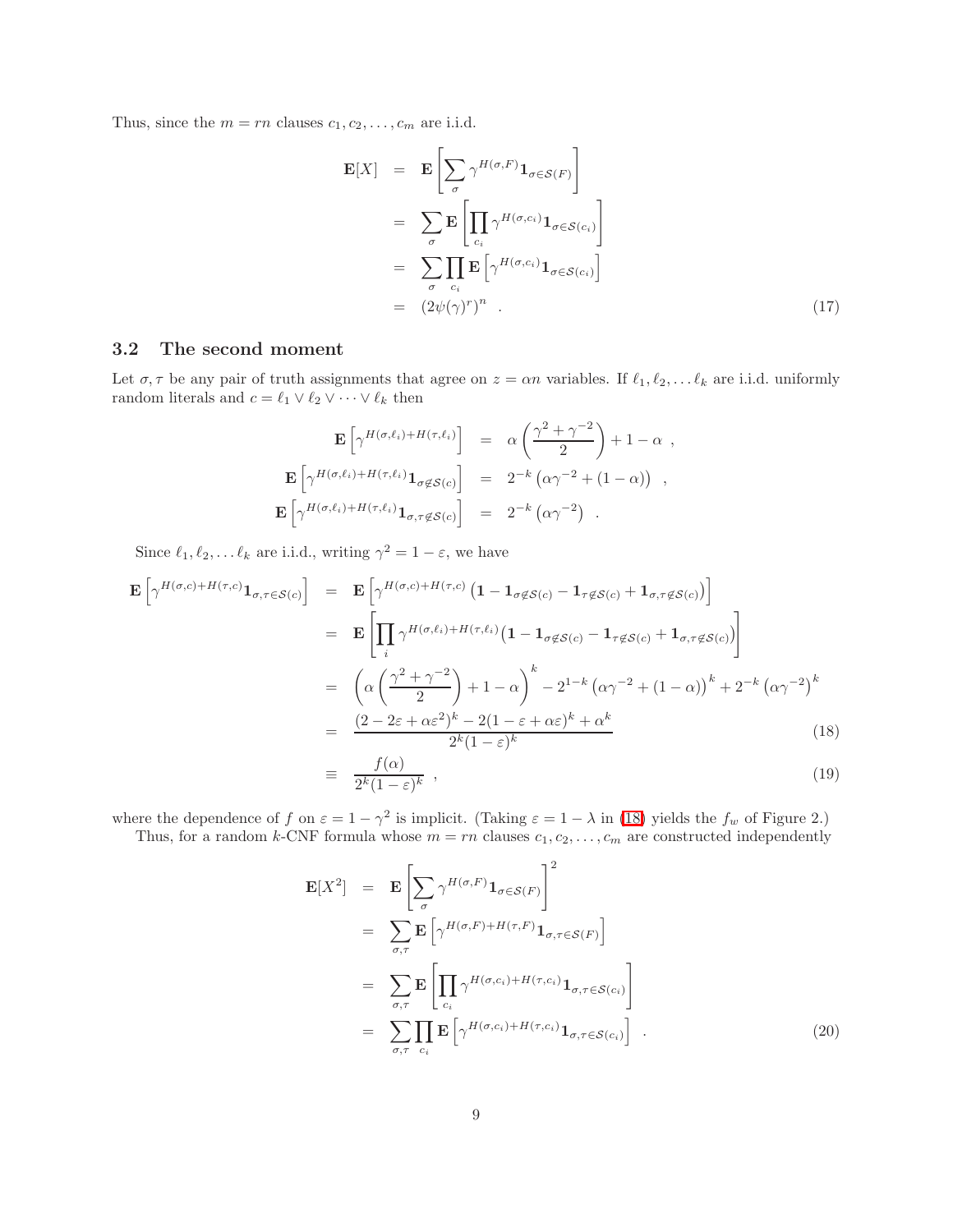Since the number of ordered pairs of assignments with overlap z is  $2^n {n \choose z}$  and since the  $m = rn$  clauses are identically distributed, [\(20\)](#page-8-1) and [\(19\)](#page-8-0) imply

<span id="page-9-0"></span>
$$
\mathbf{E}[X^2] = 2^n \sum_{z=0}^n \binom{n}{z} \left(\frac{f(z/n)}{2^k (1-\varepsilon)^k}\right)^{rn} . \tag{21}
$$

<span id="page-9-1"></span>Observe now that for, any fixed value of  $\varepsilon$ ,  $f^r$  is a real, positive and twice-differentiable. Thus, to bound the sum in [\(21\)](#page-9-0) we can use the following lemma of [\[1\]](#page-22-2). The idea is that sums of these type are dominated by the contribution of  $\Theta(n^{1/2})$  terms around the maximum term and the proof follows by applying the Laplace method of asymptotic analysis [\[6\]](#page-22-9).

**Lemma 2** Let  $\phi$  be any real, positive, twice-differentiable function on [0, 1] and let

$$
S_n = \sum_{z=0}^n \binom{n}{z} \phi(z/n)^n .
$$

Letting  $0^0 \equiv 1$ , define g on [0, 1] as

$$
g(\alpha) = \frac{\phi(\alpha)}{\alpha^{\alpha} (1 - \alpha)^{1 - \alpha}}.
$$

If there exists  $\alpha_{\text{max}} \in (0,1)$  such that  $g(\alpha_{\text{max}}) \equiv g_{\text{max}} > g(\alpha)$  for all  $\alpha \neq \alpha_{\text{max}}$ , and  $g''(\alpha_{\text{max}}) < 0$ , then there exist constants  $B, C > 0$  such that for all sufficiently large n

<span id="page-9-6"></span>
$$
B \times g_{\max}^n \leq S_n \leq C \times g_{\max}^n.
$$

With Lemma [2](#page-9-1) in mind, let us define

$$
g_r(\alpha) = \frac{f(\alpha)^r}{\alpha^{\alpha}(1-\alpha)^{1-\alpha}} \tag{22}
$$

Let

$$
s_k = 2^k \log 2 - 2 \log 2(k+1) - 1 - 3/k .
$$

<span id="page-9-5"></span><span id="page-9-2"></span>We will prove that

Lemma 3 Let  $\varepsilon$  be such that

$$
\varepsilon (2 - \varepsilon)^{k - 1} = 1 \tag{23}
$$

For all  $k \ge 22$ , if  $r \le s_k$  then  $g_r(1/2) > g_r(\alpha)$  for all  $\alpha \ne 1/2$ , and  $g_r''(1/2) < 0$ .

As a result, for  $r, k, \varepsilon$  as in Lemma [3](#page-9-2) we have

<span id="page-9-3"></span>
$$
\mathbf{E}[X^2] < C \times \left(\frac{2g_r(1/2)}{(2(1-\varepsilon))^{kr}}\right)^n \tag{24}
$$

where  $C = C(k)$  is independent of n. Observe now that [\(17\)](#page-8-2) and the fact  $\gamma^2 = 1 - \varepsilon$  imply

<span id="page-9-4"></span>
$$
\mathbf{E}[X]^{2} = [(2\psi(\gamma)^{r})^{n}]^{2}
$$
  
= 
$$
4^{n} \left(\frac{f(1/2)}{2^{k}(1-\varepsilon)^{k}}\right)^{rn}
$$
  
= 
$$
\left(\frac{2g_{r}(1/2)^{n}}{(2(1-\varepsilon))^{kr}}\right)^{n}.
$$
 (25)

Therefore, by [\(24\)](#page-9-3) and [\(25\)](#page-9-4) we see that for  $r, k, \varepsilon$  as in Lemma [3](#page-9-2) we have

$$
\mathbf{E}[X^2] < C \times \mathbf{E}[X]^2.
$$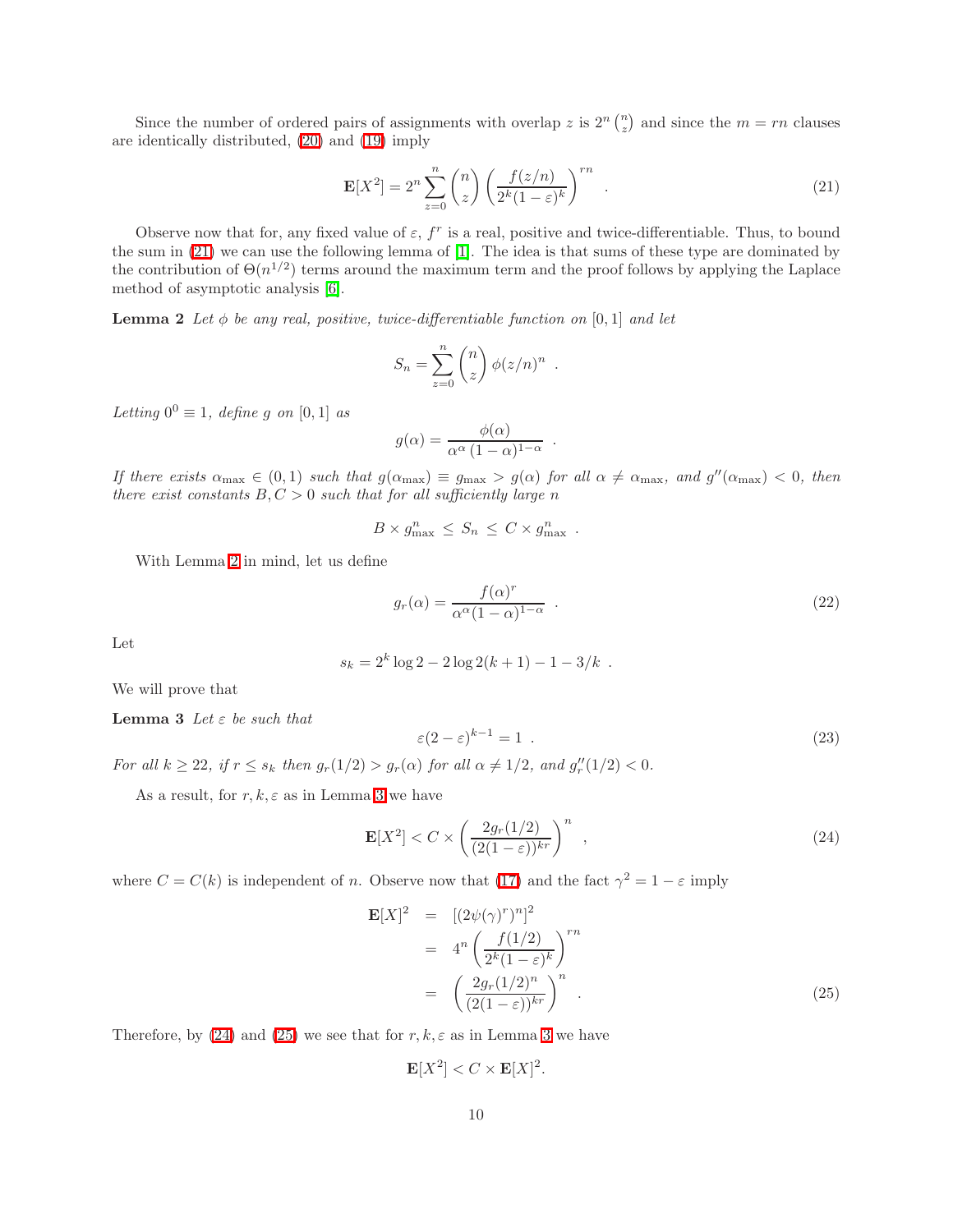By Lemma [1,](#page-2-3) this implies  $P[X > 0] > 1/C$  $P[X > 0] > 1/C$  $P[X > 0] > 1/C$  and, hence, Lemma [3](#page-9-2) along with Corollary 1 imply Theorem [4.](#page-6-4)

To prove Lemma [3](#page-9-2) we will prove the following three lemmata. The first lemma holds for any  $\varepsilon \in [0,1)$ and reduces the proof to the case  $\alpha \geq 1/2$ . The second lemma controls the behavior of f (and thus  $g_r$ ) around  $\alpha = 1/2$  and demands the judicious choice of  $\varepsilon$  specified by [\(23\)](#page-9-5). We note that this is the only value of  $\varepsilon$  for which  $g_r$  has a local maximum at 1/2, for any  $r > 0$ . The third lemma deals with  $\alpha$  near 1. That case needs to be handled separately because  $g_r$  has another local maximum in that region. The condition  $r \leq s_k$  aims precisely at keeping the value of  $g_r$  at this other local maximum smaller than  $g_r(1/2)$ .

<span id="page-10-2"></span><span id="page-10-1"></span>Lemma 4 For all  $\varepsilon, x > 0$ ,  $g_r(1/2 + x) > g_r(1/2 - x)$ .

**Lemma 5** Let  $\varepsilon$  satisfy [\(23\)](#page-9-5). For all  $k \geq 22$ , if  $r \leq 2^k \log 2$  then  $g_r(1/2) > g_r(\alpha)$  for all  $\alpha \in (1/2, 4/5]$  and  $g_r''(1/2) < 0.$ 

**Lemma 6** Let  $\varepsilon$  satisfy [\(23\)](#page-9-5). For all  $k \geq 22$ , if  $r \leq s_k$  then  $g_r(1/2) > g_r(\alpha)$  for all  $\alpha \in (4/5, 1]$ .

The following bound will be useful. If  $\varepsilon$  satisfies [\(23\)](#page-9-5), then

<span id="page-10-0"></span>
$$
2^{1-k} + k4^{-k} < \varepsilon < 2^{1-k} + 3k4^{-k} \tag{26}
$$

To prove [\(26\)](#page-10-0) let  $q(x) = x - 1/(2-x)^{k-1}$  and observe that for all  $k \geq 3$ , the quantity  $q(2^{1-k} + ck4^{-k})$  is negative for  $c = 1$  but positive for  $c = 3$ .

## 4 Proof of Lemma [4](#page-10-1)

<span id="page-10-3"></span>Observe that  $\alpha^{\alpha}(1-\alpha)^{1-\alpha}$  is symmetric around 1/2 and that  $r > 0$ . Therefore, it suffices to prove that  $f(1/2 + x) > f(1/2 - x)$ , for all  $x > 0$ . To do this we first note that for all  $x \neq 0$ ,

$$
2^{k} f(1/2 + x) = ((2 - \varepsilon)^{2} + 2x\varepsilon^{2})^{k} - 2(2 - \varepsilon + 2x\varepsilon)^{k} + (1 + 2x)^{k}
$$
  
\n
$$
= \sum_{j=0}^{k} {k \choose j} [(2 - \varepsilon)^{2(k-j)} (2x\varepsilon^{2})^{j} - 2(2 - \varepsilon)^{k-j} (2x\varepsilon)^{j} + (2x)^{j}]
$$
  
\n
$$
= \sum_{j=0}^{k} {k \choose j} (2x)^{j} [(2 - \varepsilon)^{2(k-j)} \varepsilon^{2j} - 2(2 - \varepsilon)^{k-j} \varepsilon^{j} + 1]
$$
  
\n
$$
= \sum_{j=0}^{k} {k \choose j} (2x)^{j} [(2 - \varepsilon)^{k-j} \varepsilon^{j} - 1]^{2} .
$$
\n(27)

Thus, for all  $x > 0$ ,

$$
f(1/2+x) - f(1/2-x) = 2^{-k} \sum_{j=0}^{k} {k \choose j} 2^{j} [(2-\varepsilon)^{k-j} \varepsilon^{j} - 1]^{2} (x^{j} - (-x)^{j}) > 0.
$$

## 5 Proof of Lemma [5](#page-10-2)

We will prove that for all  $k \geq 22$  and  $r \leq 2^k \log 2$ ,  $g_r$  is strictly decreasing in  $(1/2, 4/5]$ . We have

$$
f'(\alpha) = k \left[ (2 - 2\varepsilon + \alpha \varepsilon^2)^{k-1} \varepsilon^2 - 2(1 - \varepsilon + \alpha \varepsilon)^{k-1} \varepsilon + \alpha^{k-1} \right],
$$
  

$$
g'_r(\alpha) = \frac{f(\alpha)^{r-1} \left( rf'(\alpha) + f(\alpha)(\log(1 - \alpha) - \log \alpha) \right)}{\alpha^{\alpha} (1 - \alpha)^{1 - \alpha}}.
$$
 (28)

<span id="page-10-4"></span> $k-1$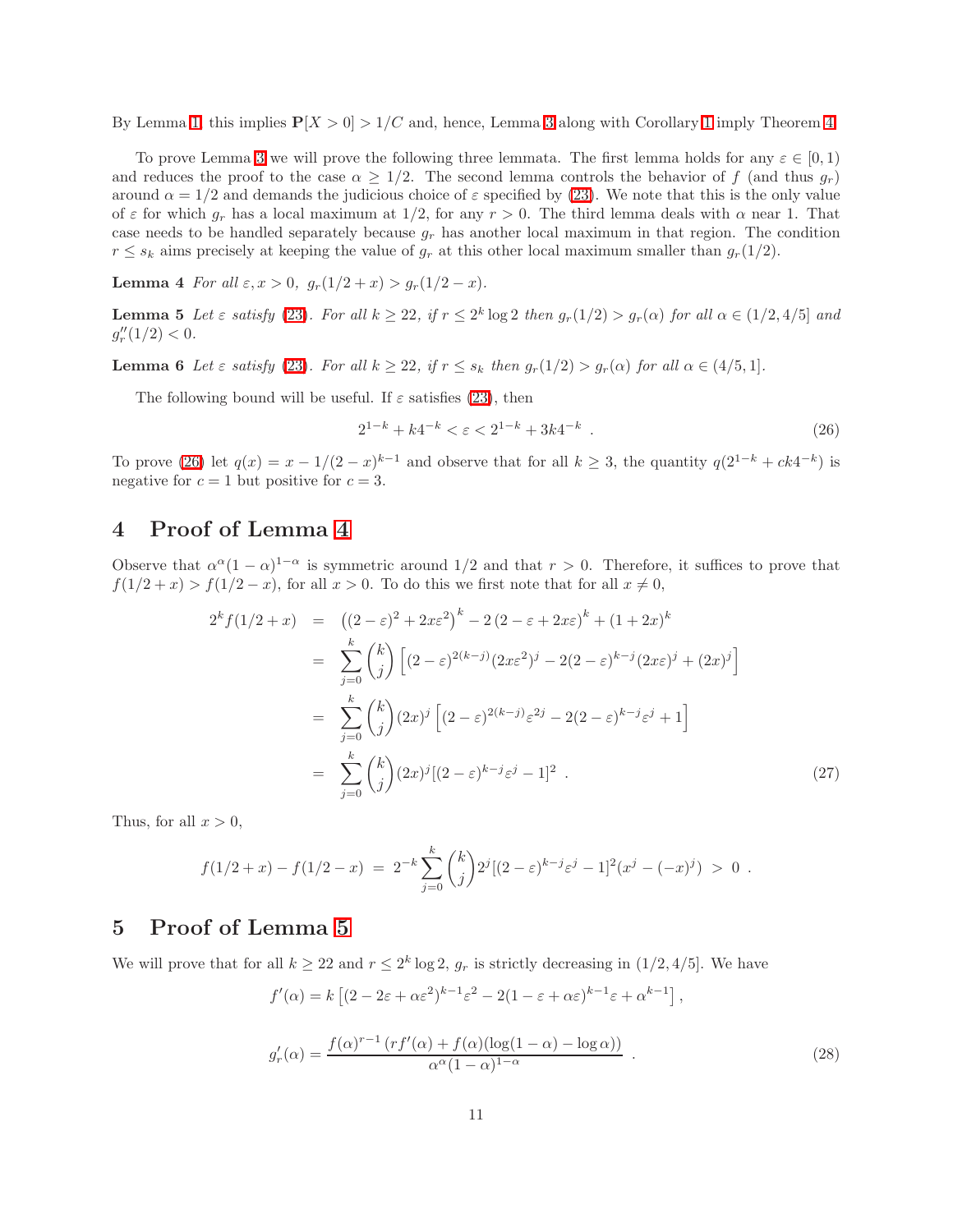So,  $f'(1/2) = k2^{-k+1} ((2 - \varepsilon)^{k-1} \varepsilon - 1)^2$  and since, by [\(23\)](#page-9-5), we have  $(2 - \varepsilon)^{k-1} \varepsilon = 1$  we get

<span id="page-11-1"></span>
$$
g'_r(1/2) = f'(1/2) = 0.
$$
 (29)

Since  $g'_r(1/2) = 0$  and, by [\(27\)](#page-10-3),  $f(\alpha) > 0$  for all  $\alpha$  we see that [\(28\)](#page-10-4) implies that to prove that  $g_r$  is decreasing in  $(1/2, 4/5]$  it suffices to prove that the derivative of

<span id="page-11-2"></span>
$$
rf'(\alpha) + f(\alpha)(\log(1-\alpha) - \log \alpha) \tag{30}
$$

is negative in  $(1/2, 4/5]$ . We will actually prove this claim for  $\alpha \in [1/2, 4/5]$ . Since  $f'(1/2) = 0$  this also establishes our claim that  $g''_r(1/2) < 0$ . The derivative of [\(30\)](#page-11-1) is

$$
rf''(\alpha) + f'(\alpha)(\log(1-\alpha) - \log \alpha) - f(\alpha)\left(\frac{1}{\alpha} + \frac{1}{1-\alpha}\right) \tag{31}
$$

By considering [\(27\)](#page-10-3), we see that f is non-decreasing in [1/2, 1]. Since  $\log(1 - \alpha) \leq \log \alpha$  for  $\alpha \in [1/2, 1)$ , it follows that in order to prove that the expression in [\(31\)](#page-11-2) is negative it suffices to show that

$$
rf''(\alpha) \le f(\alpha) \left( \frac{1}{\alpha} + \frac{1}{1 - \alpha} \right) .
$$

Since, by definition,  $\varepsilon < 1$  it follows that  $\alpha \varepsilon^2 \leq 2\varepsilon$  implying that we can bound  $f''$  as

$$
f''(\alpha) = k(k-1) \left( (2 - 2\varepsilon + \alpha \varepsilon^2)^{k-2} \varepsilon^4 - 2(1 - \varepsilon + \alpha \varepsilon)^{k-2} \varepsilon^2 + \alpha^{k-2} \right) \le k^2 \left( 2^{k-2} \varepsilon^4 + (4/5)^{k-2} \right) . \tag{32}
$$

At the same time,  $1/\alpha + 1/(1 - \alpha) \ge 4$  and  $f(\alpha) \ge f(1/2) = 2^{-k}((2 - \varepsilon)^k - 1)^2$ . Therefore, if  $\varepsilon_u$  is any upper bound on  $\varepsilon$  it suffices to establish

<span id="page-11-3"></span>
$$
r \times k^2 \left( 2^{k-2} \varepsilon_u^4 + (4/5)^{k-2} \right) \le 4 \times 2^{-k} ((2 - \varepsilon_u)^k - 1)^2 \tag{33}
$$

<span id="page-11-5"></span>Invoking [\(26\)](#page-10-0) to take  $\varepsilon_u = 2^{1-k} + 3k4^{-k}$ , it is easy to verify that [\(33\)](#page-11-3) holds for  $k \ge 22$  and  $r = 2^k \log 2$ .  $\Box$ 

Corollary 2 For all  $k \geq 65$ , if  $r \leq 2^k \log 2$  then  $g_r(1/2) > g_r(\alpha)$  for all  $\alpha \in (1/2, 9/10]$  and  $g''_r(1/2) < 0$ .

**Proof.** If in [\(33\)](#page-11-3) we replace  $4/5$  with  $9/10$  and take  $r = 2<sup>k</sup> \log 2$ , then the inequality is valid for all  $k \ge 65$ .

## <span id="page-11-0"></span>6 Proof of Lemma 6

First observe that the inequality  $g_r(1/2) > g_r(\alpha)$  is equivalent to

<span id="page-11-4"></span>
$$
\left(\frac{f(\alpha)}{f(1/2)}\right)^r < 2\alpha^{\alpha}(1-\alpha)^{1-\alpha} \tag{34}
$$

Recall now that, by [\(27\)](#page-10-3), f is increasing in  $(1/2, 1]$  implying  $f(\alpha) - f(1/2) > 0$  and that for all  $x \ge 0$ ,  $log(1 + x) \leq x$ . Thus, the logarithm of the left hand side above can be bounded as

$$
r \log \left( \frac{f(\alpha)}{f(1/2)} \right) = r \log \left( 1 + \frac{f(\alpha) - f(1/2)}{f(1/2)} \right)
$$
  

$$
\leq r \left( \frac{f(\alpha) - f(1/2)}{f(1/2)} \right).
$$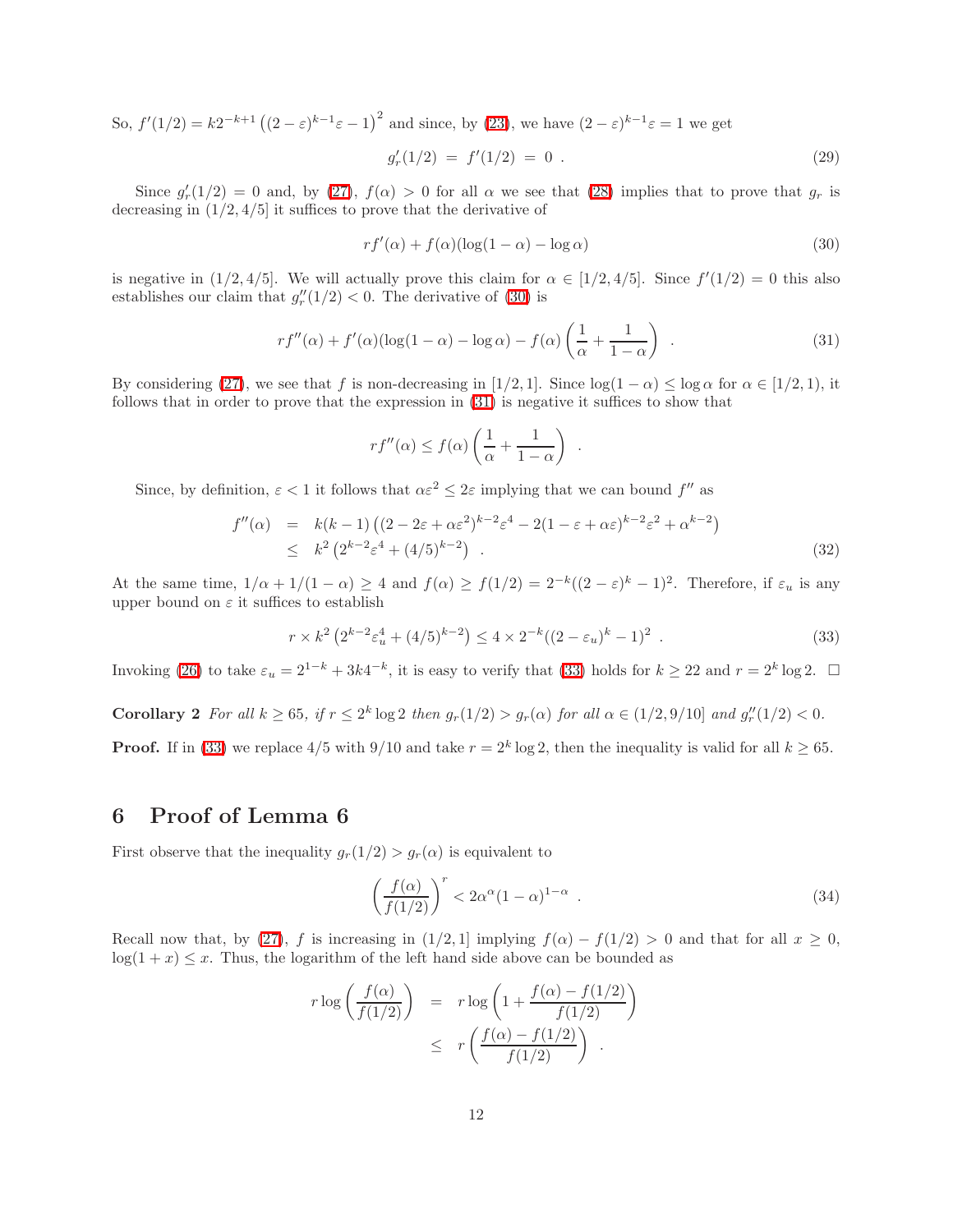So, if we let  $h(\alpha) = -\alpha \log \alpha - (1 - \alpha) \log(1 - \alpha)$  we see that [\(34\)](#page-11-4) holds if

$$
r < (\log 2 - h(\alpha)) \times \frac{f(1/2)}{f(\alpha) - f(1/2)}
$$
.

<span id="page-12-4"></span>To get a lower bound on  $f(1/2)$  we use the upper bound for  $\varepsilon$  from [\(26\)](#page-10-0), yielding

$$
f(1/2) = (2 - 2\varepsilon + \varepsilon^2/2)^k - 2(1 - \varepsilon/2)^k + (1/2)^k
$$
  
>  $(2(1 - \varepsilon))^k - 2$   
>  $2^k(1 - k\varepsilon) - 2$   
>  $2^k(1 - k(2^{1-k} + 3k4^{-k})) - 2$   
=  $2^k - 2k - 2 - 3k^2 2^{-k}$ . (35)

<span id="page-12-0"></span>To get an upper bound on  $f(\alpha) - f(1/2)$  we let  $\alpha = 1/2 + x$  and consider the sum in [\(27\)](#page-10-3). By our choice of  $\varepsilon$  in [\(23\)](#page-9-5) we see that: i) the term corresponding to  $j = 1$  vanishes yielding [\(36\)](#page-12-0), and ii) for all  $j > 1$ ,  $0 < (2 - \varepsilon)^{k-j} \varepsilon^j < 1$  yielding [\(37\)](#page-12-0). That is,

$$
f(1/2+x) = f(1/2) + 2^{-k} \sum_{j=2}^{k} {k \choose j} (2x)^{j} [(2-\varepsilon)^{k-j} \varepsilon^{j} - 1]^{2}
$$
 (36)

$$
\leq f(1/2) + 2^{-k} \sum_{j=0}^{k} {k \choose j} (2x)^j \tag{37}
$$

$$
= f(1/2) + \alpha^k \tag{38}
$$

Therefore, we see that [\(34\)](#page-11-4) holds as long as

$$
r \le \frac{\log 2 - h(\alpha)}{\alpha^k} \times f(1/2) \equiv \phi(\alpha) \times f(1/2) .
$$

<span id="page-12-2"></span>We start by getting a lower bound for  $\phi$  for all  $\alpha \in (1/2, 1]$ . For that, we let  $y = 1 - \alpha$  and observe that for all  $0 < y \leq 1/2$ 

$$
-h(1-y) > \log(1-y) + y \log y > -y - y^2 + y \log y \tag{39}
$$

and

$$
\frac{1}{(1-y)^k} > (1+y)^k > 1 + ky.
$$

<span id="page-12-1"></span>Therefore,

$$
\begin{aligned}\n\phi(1-y) &= \frac{\log 2 - h(1-y)}{(1-y)^k} \\
&> (1+ky)(\log 2 - y(1+y-\log y))\n\end{aligned} \tag{40}
$$

<span id="page-12-3"></span>Writing  $y = d/2^k$  and substituting into [\(40\)](#page-12-1) we get that for all  $1/2 \leq \alpha < 1$ ,

$$
\begin{aligned}\n\phi(\alpha) &= \phi(1 - d2^{-k}) \\
&> \left(1 + kd2^{-k}\right) \left(\log 2 - d2^{-k} \left(1 + d2^{-k} - \log(d2^{-k})\right)\right) \\
&= \log 2 + d(\log d - 1)2^{-k} - \frac{d^2}{4^k} \left(1 + k\left(1 + d2^{-k} - \log(d2^{-k})\right)\right) \\
&\geq \log 2 - 2^{-k} - \frac{d^2}{4^k} \left(1 + k\left(1 + d2^{-k} - \log(d2^{-k})\right)\right) \\
&= \log 2 - 2^{-k} - \left(1 - \alpha\right)^2 \left(1 + k\left(2 - \alpha - \log(1 - \alpha)\right)\right) \\
&\equiv b(\alpha) \,.\n\end{aligned}
$$
\n(41)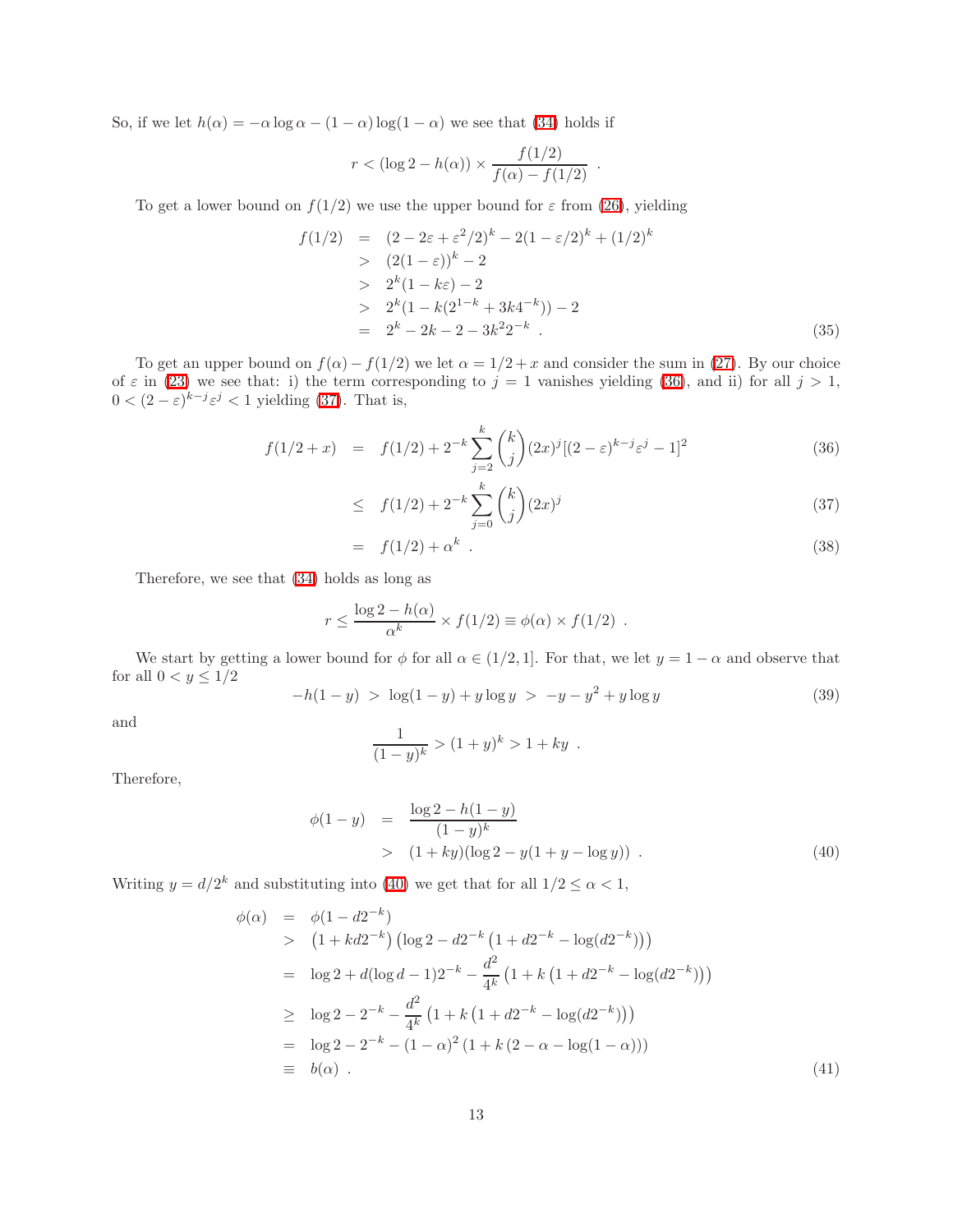Since  $\phi$  is differentiable, to bound it in  $(4/5, 1]$  it suffices to consider its value at  $4/5, 1$  and wherever

$$
\phi'(\alpha) = \frac{\alpha \log \alpha - \alpha \log(1 - \alpha) - k \log 2 + kh(\alpha)}{\alpha^{k+1}} = 0.
$$
\n(42)

We start by observing that for  $k \geq 6$ 

<span id="page-13-1"></span>
$$
\phi'(4/5) < 0.
$$

At the other end, we see that

$$
\lim_{\alpha \to 1} \frac{\phi'(\alpha)}{\log(1-\alpha)} = -1 ,
$$

implying that the derivative of  $\phi$  becomes positively infinite as we approach 1. Therefore, we can limit our search to the interior of  $(4/5, 1)$  for  $k \geq 6$ .

<span id="page-13-2"></span>By setting  $\phi'$  to zero, [\(42\)](#page-13-1) gives

$$
\log(1 - \alpha) = \log \alpha - \frac{k \log 2 - kh(\alpha)}{\alpha}
$$

which, since  $1/2 < \alpha < 1$ , implies

$$
\log(1 - \alpha) \le -k(\log 2 - h(\alpha)) \tag{43}
$$

Moreover, since  $\log 2 - h(4/5) > 1/6$ , we see that [\(43\)](#page-13-2) implies  $\alpha > 1 - e^{-k/6}$  for all k. Note now that if  $\alpha > 1 - e^{-ck}$  for any  $c > 0$  then [\(39\)](#page-12-2) implies  $h(\alpha) < e^{-ck}(1 + e^{-ck} + ck)$ . Since  $\alpha > 1 - e^{-k/6}$ , we thus get

$$
h(\alpha) < e^{-k/6} (1 + e^{-k/6} + k/6) < e^{-k/6} (2 + k/6) \equiv Q(k) \tag{44}
$$

<span id="page-13-3"></span>Plugging [\(44\)](#page-13-3) into [\(43\)](#page-13-2), we conclude that

$$
\alpha > 1 - e^{-k(\log 2 - Q(k))} \equiv \alpha_k^* \tag{45}
$$

Since for  $k \ge 12$  we have  $\alpha_k^* > 4/5$ , this means that  $\phi$  is decreasing in  $(4/5, \alpha_k^*)$  for  $k \ge 12$ .

Note now that the function b bounding  $\phi$  from below in [\(41\)](#page-12-3) is increasing in [0, 1]. Combined with the fact that  $\phi$  is decreasing in  $(4/5, \alpha_k^*]$  this implies that  $b(\alpha_k^*)$  is a lower bound for  $\phi$  in  $(4/5, 1]$ , i.e.,

<span id="page-13-4"></span>
$$
\begin{array}{rcl}\n\phi(\alpha) & > & b(\alpha_k^*) \\
& > & \log 2 - 2^{-k} - 2/(k2^k) \quad ,\n\end{array} \tag{46}
$$

where [\(46\)](#page-13-4) holds for all  $k \geq 22$ . Combining (46) with [\(35\)](#page-12-4), we get that for all  $k \geq 22$  if

$$
r < 2^k \log 2 - 2 \log 2(k+1) - 1 - 3/k
$$

then  $g(1/2) > g(\alpha)$  for all  $\alpha \neq 1/2$ .

## <span id="page-13-0"></span>7 Further refinement: truncation and weighting

Given a k-CNF formula F on n variables, recall that  $S = S(F) \subseteq \{0,1\}^n$  is the set of satisfying truth assignments of F. Recall also that for  $\sigma \in \{0,1\}^n$ , by  $H(\sigma, F)$  we denote the number of satisfied literal occurrences in F under  $\sigma$  less the number of unsatisfied literal occurrences. Let  $\mathcal{S}^+ = \{\sigma \in \mathcal{S} : H(\sigma, F) \ge 0\}.$ 

For any  $0 < \gamma \leq 1$  let

$$
X = \sum_{\sigma \in S} \gamma^{H(\sigma, F)},
$$
  

$$
X_+ = \sum_{\sigma \in S^+} \gamma^{H(\sigma, F)}.
$$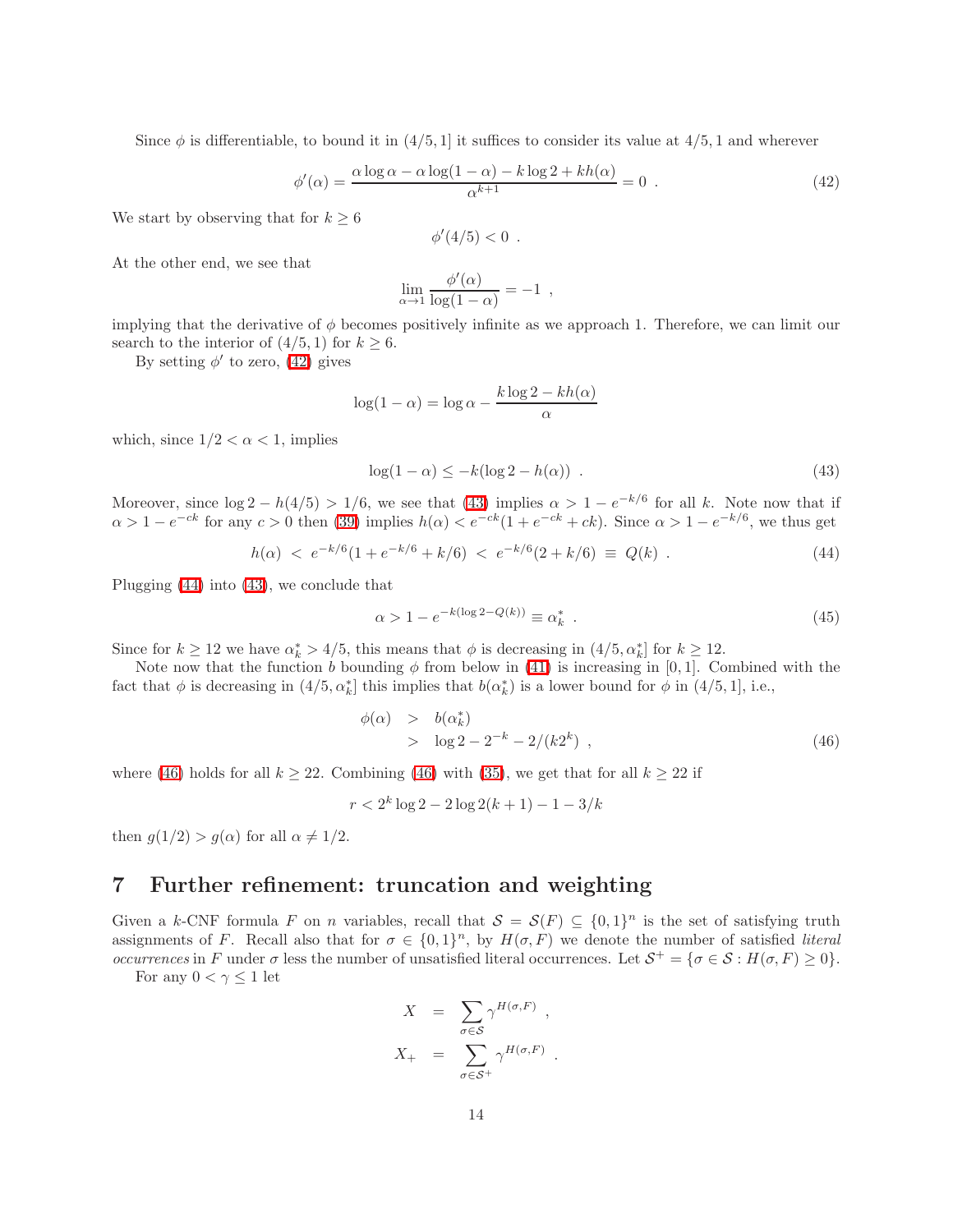In computing the second moment of  $X$  in the previous sections, it becomes clear that one needs to control the contribution to  $E[X^2]$  from pairs of truth assignments with high overlap. Close examination of these pairs shows that the dominant contributions come from those pairs amongst them that have fewer than half of their literals satisfied. If we compute the second moment of  $X_{+}$  instead, these highly correlated pairs are avoided. Our argument for this is motivated by Cramer's classical "change of measure" technique in large deviation theory.

<span id="page-14-1"></span>Specifically, let  $\varepsilon_0 < 1$  satisfy

$$
\varepsilon_0 = \frac{1}{(2 - \varepsilon_0)^{k-1}} \tag{47}
$$

<span id="page-14-0"></span>Lemma [7](#page-14-0) below asserts that if  $\gamma^2 = 1 - \varepsilon_0$ , where  $\varepsilon_0$  is specified by [\(47\)](#page-14-1), then the first moments of X and  $X_+$  are comparable.

**Lemma 7** If  $\gamma^2 = 1 - \varepsilon_0$  then as  $n \to \infty$ 

$$
\frac{\mathbf{E}[X_+]}{\mathbf{E}[X]} \to 1/2 \enspace .
$$

<span id="page-14-2"></span>Let  $\sigma, \tau$  be any pair of truth assignments that agree on  $z = \alpha n$  variables. If we write  $\theta^2 = 1 - \varepsilon$  then from [\(18\)](#page-8-0) we have

$$
\mathbf{E}\left[\theta^{H(\sigma,c)+H(\tau,c)}\mathbf{1}_{\sigma,\tau\in\mathcal{S}(c)}\right] = \frac{(2-2\varepsilon+\alpha\varepsilon^2)^k - 2(1-\varepsilon+\alpha\varepsilon)^k + \alpha^k}{2^k(1-\varepsilon)^k}
$$
  
\n
$$
\equiv f(\alpha,\varepsilon) . \tag{48}
$$

(Observe that the function  $f(\alpha,\varepsilon)$  in [\(48\)](#page-14-2) above is identical to  $f(\alpha)(2(1-\varepsilon))^{-k}$ , where  $f(\alpha)$  is as in [\(19\)](#page-8-0). In the earlier sections, since  $\varepsilon$  was fixed, this dependence on  $\varepsilon$  was suppressed to simplify notation.)

<span id="page-14-3"></span>Thus, if F is a random formula consisting of  $m = rn$  independent clauses then for any  $\theta^2 = 1 - \varepsilon \geq \gamma^2$ ,

$$
\mathbf{E}\left[\gamma^{H(\sigma,F)+H(\tau,F)}\mathbf{1}_{\sigma,\tau\in\mathcal{S}^{+}(F)}\right] \leq \mathbf{E}\left[\theta^{H(\sigma,F)+H(\tau,F)}\mathbf{1}_{\sigma,\tau\in\mathcal{S}^{+}(F)}\right]
$$
\n
$$
\leq \mathbf{E}\left[\theta^{H(\sigma,F)+H(\tau,F)}\mathbf{1}_{\sigma,\tau\in\mathcal{S}(F)}\right]
$$
\n
$$
= f(\alpha,\varepsilon)^{m} . \tag{49}
$$

The crucial point is that [\(49\)](#page-14-3) holds for any  $\varepsilon \leq 1 - \gamma^2$ , allowing us to optimize  $\varepsilon$  with respect to  $\alpha$ . In particular if  $\gamma^2 = 1 - \varepsilon_0$  then [\(49\)](#page-14-3) implies

$$
\mathbf{E}\left[\gamma^{H(\sigma,F)+H(\tau,F)}\mathbf{1}_{\sigma,\tau\in\mathcal{S}^+(F)}\right] \leq \left[\inf_{\varepsilon\leq\varepsilon_0}f(z/n,\varepsilon)\right]^m
$$

Thus, following the derivation of [\(21\)](#page-9-0), we deduce that

<span id="page-14-4"></span>
$$
\mathbf{E}[X_{+}^{2}] \leq 2^{n} \sum_{z=0}^{n} {n \choose z} \left[ \inf_{\varepsilon \leq \varepsilon_{0}} f(z/n, \varepsilon) \right]^{rn} . \tag{50}
$$

.

.

Let us define

$$
g_r(\alpha, \varepsilon) = \frac{f^r(\alpha, \varepsilon)}{\alpha^{\alpha}(1 - \alpha)^{1 - \alpha}}
$$

Observe that by Lemma [7](#page-14-0) and [\(25\)](#page-9-4),

$$
3\mathbf{E}[X_{+}]^{2} > \mathbf{E}[X]^{2} = g_{r}(1/2, \varepsilon_{0})^{n} . \tag{51}
$$

Assume now that there exists a piecewise-constant function  $\xi$  such that for some value of r we have  $g_r(1/2, \varepsilon_0) > g_r(\alpha, \xi(\alpha))$  for all  $\alpha \neq 1/2$ . Then, by decomposing the sum in [\(50\)](#page-14-4) along the pieces of  $\xi$  and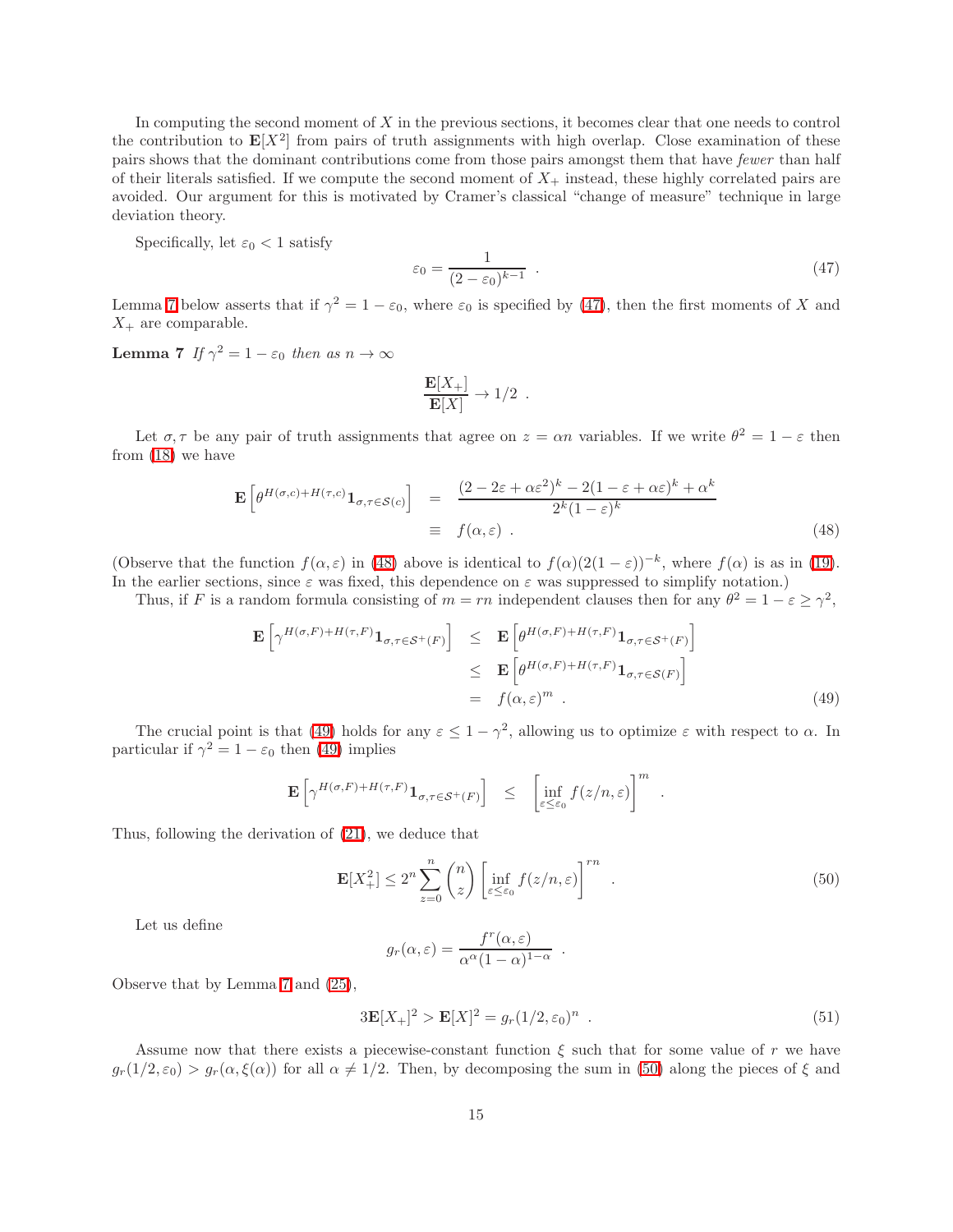applying Lemma [2](#page-9-1) to each piece, we can conclude that  $\mathbf{E}[X_{+}^{2}] < C \times \mathbf{E}[X_{+}]^{2}$ , for some  $C = C(k)$ . Lemma [1](#page-2-3) and Corollary [1](#page-2-4) then imply  $r_k \geq r$ .

Let

$$
\rho_k = 2^k \log 2 - \frac{\log 2}{2} (k+1) - 1 - 50k^3 2^{-k} .
$$

<span id="page-15-0"></span>We will prove

Lemma 8 Let

<span id="page-15-3"></span>
$$
\xi(\alpha) = \begin{cases} \varepsilon_0 & \text{if } \alpha \in [1/10, 9/10] \\ \varepsilon_0/2 & \text{otherwise.} \end{cases}
$$

For all  $k \ge 166$ , if  $r \le \rho_k$  then  $g_r(1/2, \varepsilon_0) > g_r(\alpha, \xi(\alpha))$  for all  $\alpha \ne 1/2$ , and the second derivative of  $g_r$  with respect to  $\alpha$  is negative at  $\alpha = 1/2$ .

To prove Lemma [8](#page-15-0) we first observe that since  $\xi$  is symmetric around  $1/2$ , Lemma [4](#page-10-1) implies that we only need to consider the case  $\alpha \geq 1/2$ . Also, since  $\xi(\alpha) = \varepsilon_0$  for  $\alpha \in [1/2, 9/10]$ , Corollary [2](#page-11-5) establishes both our claim regarding the second derivative of  $g_r$  at  $\alpha = 1/2$  and  $g_r(1/2, \varepsilon_0) > g_r(\alpha, \xi(\alpha))$  for  $\alpha \in (1/2, 9/10]$ . Thus, besides Lemma [7,](#page-14-0) it suffices to prove that

**Lemma 9** For all  $k \ge 166$ , if  $r \le \rho_k$  then for all  $\alpha \in (9/10, 1]$   $g_r(1/2, \varepsilon_0) > g_r(\alpha, \varepsilon_0/2)$ .

# 8 Proof of Lemma [7](#page-14-0)

By linearity of expectation, it suffices to prove that for  $\gamma^2 = 1 - \varepsilon_0$  and every  $\sigma$ 

<span id="page-15-2"></span>
$$
\frac{\mathbf{E}[\gamma^{H(\sigma,F)}\mathbf{1}_{\sigma\in\mathcal{S}^+(\mathcal{F})}]}{\mathbf{E}[\gamma^{H(\sigma,F)}\mathbf{1}_{\sigma\in\mathcal{S}(\mathcal{F})}]}\to\frac{1}{2}.
$$
\n(52)

.

.

Recalling that formulas in our model are sequences of i.i.d. random literals  $\ell_1, \ldots, \ell_{km}$ , let  $\mathbf{P}(\cdot)$  denote the probability assigned by our distribution to any such sequence, i.e.,  $(2n)^{-km}$ . Now, fix any truth assignment  $\sigma$  and consider an auxiliary distribution  $\mathbf{P}_{\gamma}$  on k-CNF formulas where the km literals are again i.i.d., but where now for each fixed literal  $\ell$ 

$$
\mathbf{P}_{\gamma}[H(\sigma,\ell)=1]=\frac{\gamma}{\gamma+\gamma^{-1}}\enspace.
$$

Observe that since  $\gamma \leq 1$  this probability is at most 1/2. Thus,

$$
\mathbf{E}_{\gamma}[H(\sigma,\ell)] = \frac{\gamma - \gamma^{-1}}{\gamma + \gamma^{-1}} = \frac{\gamma^2 - 1}{\gamma^2 + 1} = \frac{-\varepsilon_0}{2 - \varepsilon_0}
$$

So, for a random  $k$ -clause  $c$ 

$$
\mathbf{E}_{\gamma}[H(\sigma, c)\mathbf{1}_{\sigma \in S(c)}] = \mathbf{E}_{\gamma}[H(\sigma, c)] - \mathbf{E}_{\gamma}[-k\mathbf{1}_{\sigma \notin S(c)}]
$$

$$
= \frac{-k\varepsilon_0}{2-\varepsilon_0} + k\left(\frac{\gamma^{-1}}{\gamma + \gamma^{-1}}\right)^k
$$

$$
= k\left(-\frac{\varepsilon_0}{2-\varepsilon_0} + \left(\frac{1}{2-\varepsilon_0}\right)^k\right)
$$

Since  $\varepsilon_0 = 1/(2 - \varepsilon_0)^{k-1}$  we see that  $\mathbf{E}_{\gamma}[H(\sigma, c) \mathbf{1}_{\sigma \in \mathcal{S}(c)}] = 0$ .

By literal independence, for any specific clause  $c_0$ 

<span id="page-15-1"></span>
$$
\mathbf{P}_{\gamma}(c_0) = \frac{\gamma^{H(\sigma, c_0)} \mathbf{P}(c_0)}{(\gamma + \gamma^{-1})^k}.
$$
\n(53)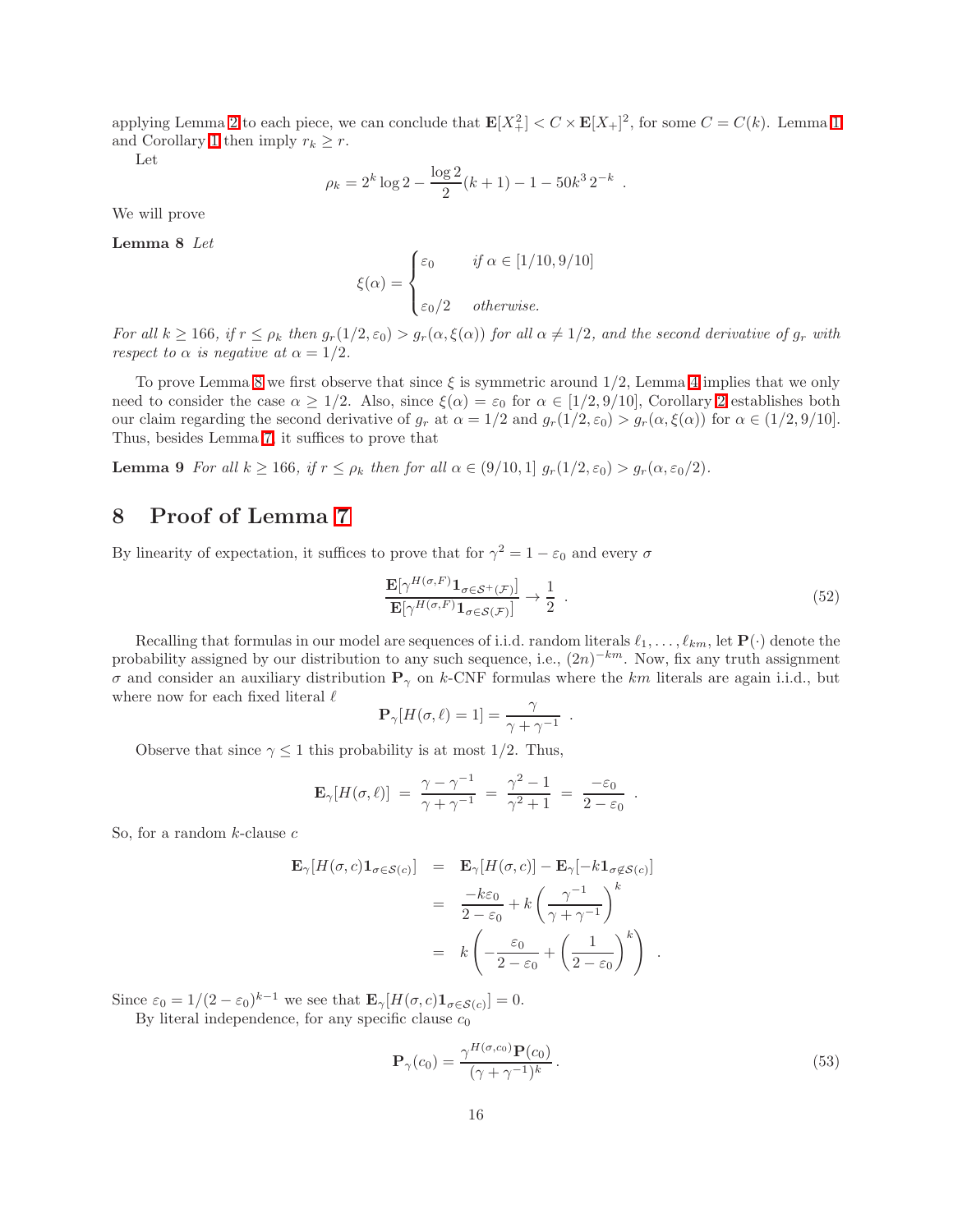Let  $Z(\gamma) = \mathbf{E}_{\gamma}[\mathbf{1}_{\sigma \in \mathcal{S}(c)}]$  and  $Z_1(\gamma) = Z(\gamma)(\gamma + \gamma^{-1})^k$ . For any clause  $c_0$ , define

$$
\widetilde{\mathbf{P}}_{\gamma}(c_0) = \frac{\mathbf{P}_{\gamma}(c_0)\mathbf{1}_{\sigma \in \mathcal{S}(c_0)}}{Z(\gamma)} = \frac{\gamma^{H(\sigma, c_0)}\mathbf{P}(c_0)\mathbf{1}_{\sigma \in \mathcal{S}(c_0)}}{Z_1(\gamma)} ,
$$
\n(54)

where the second equality follows from  $(53)$ . Now pick m i.i.d. clauses with the distribution in  $(54)$ . Any fixed formula  $F_0$  will be obtained with probability

<span id="page-16-2"></span><span id="page-16-1"></span>
$$
\widetilde{\mathbf{P}}_{\gamma}(F_0) = \frac{\gamma^{H(\sigma, F_0)} \mathbf{P}(F_0) \mathbf{1}_{\sigma \in \mathcal{S}(F_0)}}{Z_1(\gamma)^m} \tag{55}
$$

Since  $\widetilde{\mathbf{E}}_{\gamma}[H(\sigma, c)] = 0$ , the central limit theorem yields,

$$
\widetilde{\mathbf{P}}_{\gamma}[H(\sigma, F) \ge 0] \to \frac{1}{2}
$$

as  $n \to \infty$ . By [\(55\)](#page-16-2), this is equivalent to [\(52\)](#page-15-2).

# <span id="page-16-0"></span>9 Proof of Lemma [9](#page-15-3)

Write  $\varepsilon_1 = \varepsilon_0/2$  (to simplify notation). Observe that the inequality  $g_r(1/2, \varepsilon_0) > g_r(\alpha, \varepsilon_1)$  is equivalent to

$$
\left(\frac{f(\alpha,\varepsilon_1)}{f(1/2,\varepsilon_0)}\right)^r < 2\alpha^{\alpha}(1-\alpha)^{1-\alpha} \tag{56}
$$

If  $h(\alpha) = -\alpha \log \alpha - (1 - \alpha) \log(1 - \alpha)$  denotes the entropy function, then [\(56\)](#page-16-3) is equivalent to

$$
r < \frac{\log 2 - h(\alpha)}{\log(1 + w)} ,
$$

where

$$
w = \frac{f(\alpha, \varepsilon_1) - f(1/2, \varepsilon_0)}{f(1/2, \varepsilon_0)}
$$

We will prove  $f(\alpha, \varepsilon_1) - f(1/2, \varepsilon_0) < 2^{1-k}$ . Therefore, recalling that for all  $x > -1$ ,

$$
\frac{1}{\log(1+x)} \ge \frac{1}{x} + \frac{1}{2} - \frac{x}{12}
$$

<span id="page-16-5"></span>we see that [\(56\)](#page-16-3) holds if

$$
\frac{r}{\log 2 - h(\alpha)} < \frac{f(1/2, \varepsilon_0)}{f(\alpha, \varepsilon_1) - f(1/2, \varepsilon_0)} + \frac{1}{2} - \frac{1}{2^k f(1/2, \varepsilon_0)} \tag{57}
$$

<span id="page-16-3"></span>.

<span id="page-16-4"></span>,

To get a lower bound on  $f(1/2, \varepsilon_0)$  we use the upper bound for  $\varepsilon_0$  from [\(26\)](#page-10-0). Thus, for all  $k \ge 5$ 

$$
2^{k} f(1/2, \varepsilon_{0}) = \frac{(2 - 2\varepsilon_{0} + \varepsilon_{0}^{2}/2)^{k} - 2(1 - \varepsilon_{0}/2)^{k} + (1/2)^{k}}{(1 - \varepsilon_{0})^{k}}
$$
  
\n
$$
> \frac{(2 - 2\varepsilon_{0})^{k} - 2}{(1 - \varepsilon_{0})^{k}}
$$
  
\n
$$
= 2^{k} - \frac{2}{(1 - \varepsilon_{0})^{k}}
$$
  
\n
$$
> 2^{k} - 2 - 2(1 + k\varepsilon_{0})
$$
  
\n
$$
> 2^{k} - 2 - k2^{-k+1}.
$$
 (58)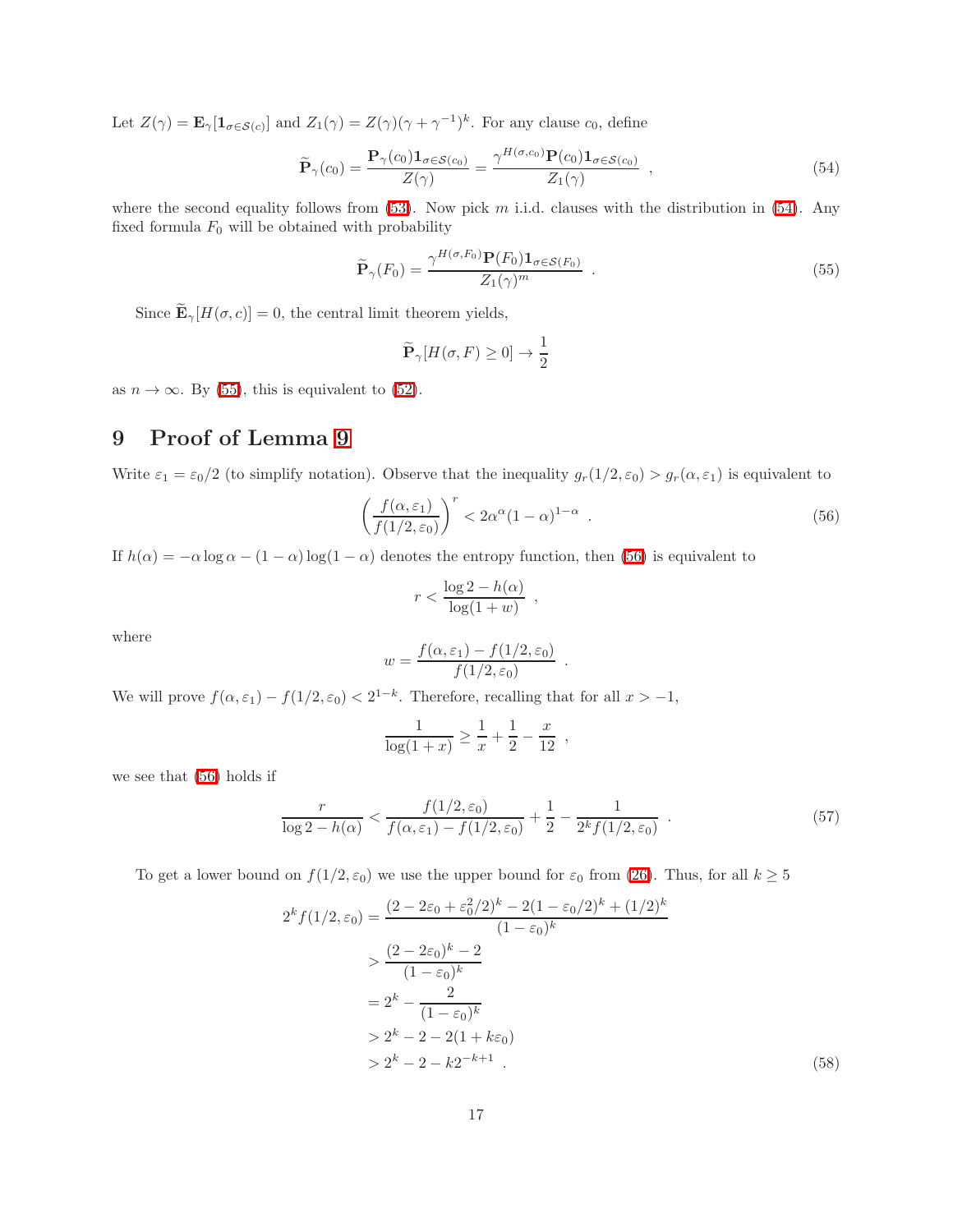<span id="page-17-4"></span>To get an upper bound on the numerator of w we let  $\alpha = 1/2 + x$  and consider the sum in [\(27\)](#page-10-3) (recall that [\(27\)](#page-10-3) holds for all  $\varepsilon$  and that  $f(\alpha)$  in (27) is merely  $2^k(1-\varepsilon)^k f(\alpha,\varepsilon)$ ). First, we observe that for all  $\varepsilon \in [0,1),$ 

$$
2^{k}(1-\varepsilon)^{k} f(\alpha, \varepsilon) = 2^{-k} \sum_{j=0}^{k} {k \choose j} (2\alpha - 1)^{j} [(2 - \varepsilon)^{k-j} \varepsilon^{j} - 1]^{2}
$$
  
\n
$$
\equiv T_{2}(\alpha, \varepsilon) + 2^{-k} \sum_{j=2}^{k} {k \choose j} (2\alpha - 1)^{j} [(2 - \varepsilon)^{k-j} \varepsilon^{j} - 1]^{2}
$$
  
\n
$$
\leq T_{2}(\alpha, \varepsilon) + 2^{-k} \sum_{j=2}^{k} {k \choose j} (2\alpha - 1)^{j}
$$
  
\n
$$
= T_{2}(\alpha, \varepsilon) + \alpha^{k} - k2^{-k} (2\alpha - 1) - 2^{-k} . \tag{59}
$$

Next, we will prove that

$$
\frac{T_2(\alpha, \varepsilon_1)}{2^k (1 - \varepsilon_1)^k} - f(1/2, \varepsilon_0) = \frac{\left((2 - \varepsilon_1)^k - 1\right)^2}{4^k (1 - \varepsilon_1)^k} + \frac{k(2\alpha - 1)\left((2 - \varepsilon_1)^{k-1}\varepsilon_1 - 1\right)^2}{4^k (1 - \varepsilon_1)^k} - \frac{\left((2 - \varepsilon_0)^k - 1\right)^2}{4^k (1 - \varepsilon_0)^k} \tag{60}
$$

<span id="page-17-3"></span>For this, define  $\Upsilon_1(\varepsilon) = 1 - (2 - \varepsilon)^{k-1} \varepsilon$  so that  $\Upsilon_1(\varepsilon_0) = 0$ . For  $\varepsilon < \varepsilon_0$  we infer that

$$
0 < \Upsilon_1(\varepsilon) \le 1 - (2 - \varepsilon_0)^{k-1} \varepsilon = 1 - \varepsilon/\varepsilon_0 \tag{61}
$$

Therefore, the function

<span id="page-17-0"></span>
$$
\Upsilon_2(\varepsilon) = \frac{k(2\alpha - 1)\Upsilon_1(\varepsilon)^2}{(1 - \varepsilon)^k}
$$

<span id="page-17-1"></span>satisfies

$$
\Upsilon_2(\varepsilon_1) \le \frac{k(2\alpha - 1)}{4(1 - \varepsilon_1)^k} < \frac{k(\alpha - 1/2)}{2(1 - \varepsilon_0)^{k+1}} \tag{62}
$$

.

Next, define

$$
\Upsilon_3(\varepsilon) = \frac{\left((2-\varepsilon)^k - 1\right)^2}{(1-\varepsilon)^k}
$$

Differentiation gives

$$
-\Upsilon_3'(\varepsilon) = k \frac{(2-\varepsilon)^k - 1}{(1-\varepsilon)^{k+1}} \Upsilon_1(\varepsilon) \leq k \left(\frac{2-\varepsilon}{1-\varepsilon}\right)^k \frac{\Upsilon_1(\varepsilon)}{1-\varepsilon_0}.
$$

Since  $\frac{2-\varepsilon}{1-\varepsilon}$  is increasing in  $\varepsilon$ , we deduce using [\(61\)](#page-17-0) that for  $\varepsilon < \varepsilon_0$ ,

<span id="page-17-2"></span>
$$
-\Upsilon_3'(\varepsilon) \leq k \frac{(2-\varepsilon_0)^k}{(1-\varepsilon_0)^{k+1}} \left(1-\frac{\varepsilon}{\varepsilon_0}\right) \, .
$$

As  $\int_{\varepsilon_1}^{\varepsilon_0} (1 - \varepsilon/\varepsilon_0) d\varepsilon = \varepsilon_0/8$ , we conclude that

$$
\Upsilon_3(\varepsilon_1) - \Upsilon_3(\varepsilon_0) \le k \frac{(2 - \varepsilon_0)^k \varepsilon_0}{8(1 - \varepsilon_0)^{k+1}} \le \frac{k}{4(1 - \varepsilon_0)^{k+1}}.
$$
\n(63)

Adding the inequalities [\(62\)](#page-17-1) and [\(63\)](#page-17-2), then dividing by  $4^k$ , yields [\(60\)](#page-17-3).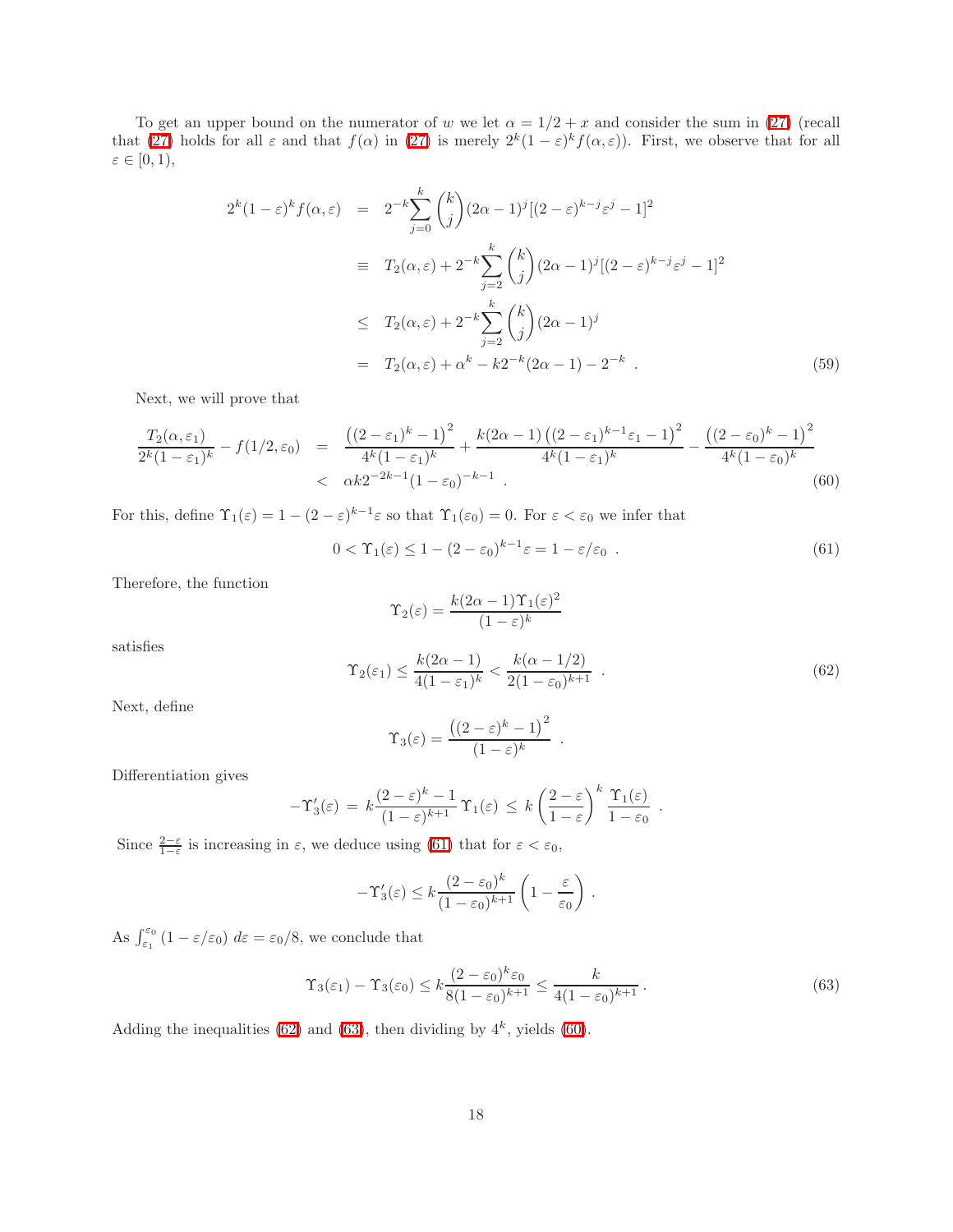<span id="page-18-0"></span>Combining [\(59\)](#page-17-4) and [\(60\)](#page-17-3) and requiring  $k \geq 6$  for [\(64\)](#page-18-0) we get

$$
f(\alpha, \varepsilon_1) - f(1/2, \varepsilon_0) \quad < \quad \frac{T_2(\alpha, \varepsilon_1) + \alpha^k - k2^{-k}(2\alpha - 1) - 2^{-k}}{2^k(1 - \varepsilon_1)^k} - f(1/2, \varepsilon_0)
$$
\n
$$
\quad < \quad \frac{\alpha k2^{-2k-1}}{(1 - \varepsilon_0)^{k+1}} + \frac{\alpha^k - k2^{-k}(2\alpha - 1) - 2^{-k}}{2^k(1 - \varepsilon_1)^k}
$$
\n
$$
\quad = \quad \frac{\alpha^k - \alpha k2^{-k-1}\left(4 - \frac{(1 - \varepsilon_1)^k}{(1 - \varepsilon_0)^{k+1}}\right) + 2^{-k}(k - 1)}{2^k(1 - \varepsilon_1)^k}
$$
\n
$$
\quad < \quad \frac{\alpha^k - \alpha k2^{-k-1}\left(3 - k2^{-k+1}\right) + 2^{-k}(k - 1)}{2^k(1 - \varepsilon_1)^k} \tag{64}
$$

$$
<\quad \frac{\alpha^k - 3\alpha k 2^{-k-1} + 2^{-k}(k-1) + 4^{-k}k^2}{2^k(1-\varepsilon_1)^k} \tag{65}
$$

<span id="page-18-1"></span>Observe now that for  $k \geq 3$  [\(65\)](#page-18-0) establishes our promised claim  $f(\alpha, \varepsilon_1) - f(1/2, \varepsilon_0) < 2^{-k+1}$ . Moreover, combining [\(58\)](#page-16-4) and [\(65\)](#page-18-0) we get [\(66\)](#page-18-1), while the fact  $\alpha > 9/10$  implies [\(67\)](#page-18-1)

$$
\frac{f(1/2, \varepsilon_0)}{f(\alpha, \varepsilon_1) - f(1/2, \varepsilon_0)} \quad > \quad (1 - \varepsilon_1)^k \times \frac{2^k - 2 - k2^{-k+1}}{\alpha^k - 3\alpha k2^{-k-1} + 2^{-k}(k-1) + k^2 4^{-k}} \tag{66}
$$

$$
(1 - \varepsilon_1)^k \times \frac{2^k - 2}{\alpha^k - 3\alpha k 2^{-k-1} + 2^{-k}(k-1)} - (2/3)^k \tag{67}
$$

Recall now that for any  $0 < \alpha < 1$  and  $0 \le q < \alpha^k$ ,

$$
\frac{1}{\alpha^k - q} \ge 1 + k(1 - \alpha) + q .
$$

Observe that  $3\alpha k2^{-k-1} - 2^{-k}(k-1) < \alpha^k$  for  $\alpha \geq 2/3$ . Since  $\alpha > 9/10$ , we thus have

 $>$ 

$$
\frac{1}{\alpha^k - 3\alpha k 2^{-k-1} + 2^{-k}(k-1)} \ge 1 + k(1-\alpha) + 3\alpha k 2^{-k-1} - 2^{-k}(k-1) .
$$

Thus, by [\(57\)](#page-16-5),[\(58\)](#page-16-4) and [\(67\)](#page-18-1) we see that [\(56\)](#page-16-3) holds as long as  $r < (1 - \varepsilon_1)^k \phi(\alpha) - 2 \times (2/3)^k$  where

$$
\phi(\alpha) \equiv (\log 2 - h(\alpha)) \left( 2^k (k+1) - 3k - \frac{1}{2} - \alpha k \left( 2^k - \frac{7}{2} \right) \right).
$$

We are thus left to minimize  $\phi$  in (9/10, 1]. It will be convenient to define

$$
B = 2^{k}(k+1) - 3k - \frac{1}{2}
$$
\n(68)

$$
C = k \left( 2^k - \frac{7}{2} \right) \tag{69}
$$

and rewrite

<span id="page-18-2"></span>
$$
\phi(\alpha) = (\log 2 - h(\alpha)) (B - \alpha C) .
$$

Since  $\phi$  is differentiable its minima can only occur at  $9/10$ , 1 or where

$$
\phi'(\alpha) = \log\left(\frac{\alpha}{1-\alpha}\right)(B-\alpha C) - (\log 2 - h(\alpha))C = 0.
$$
\n(70)

Note now that

$$
\lim_{\alpha \to 1} \frac{\phi'(\alpha)}{\log(1 - \alpha)} = -(B - C) < 0
$$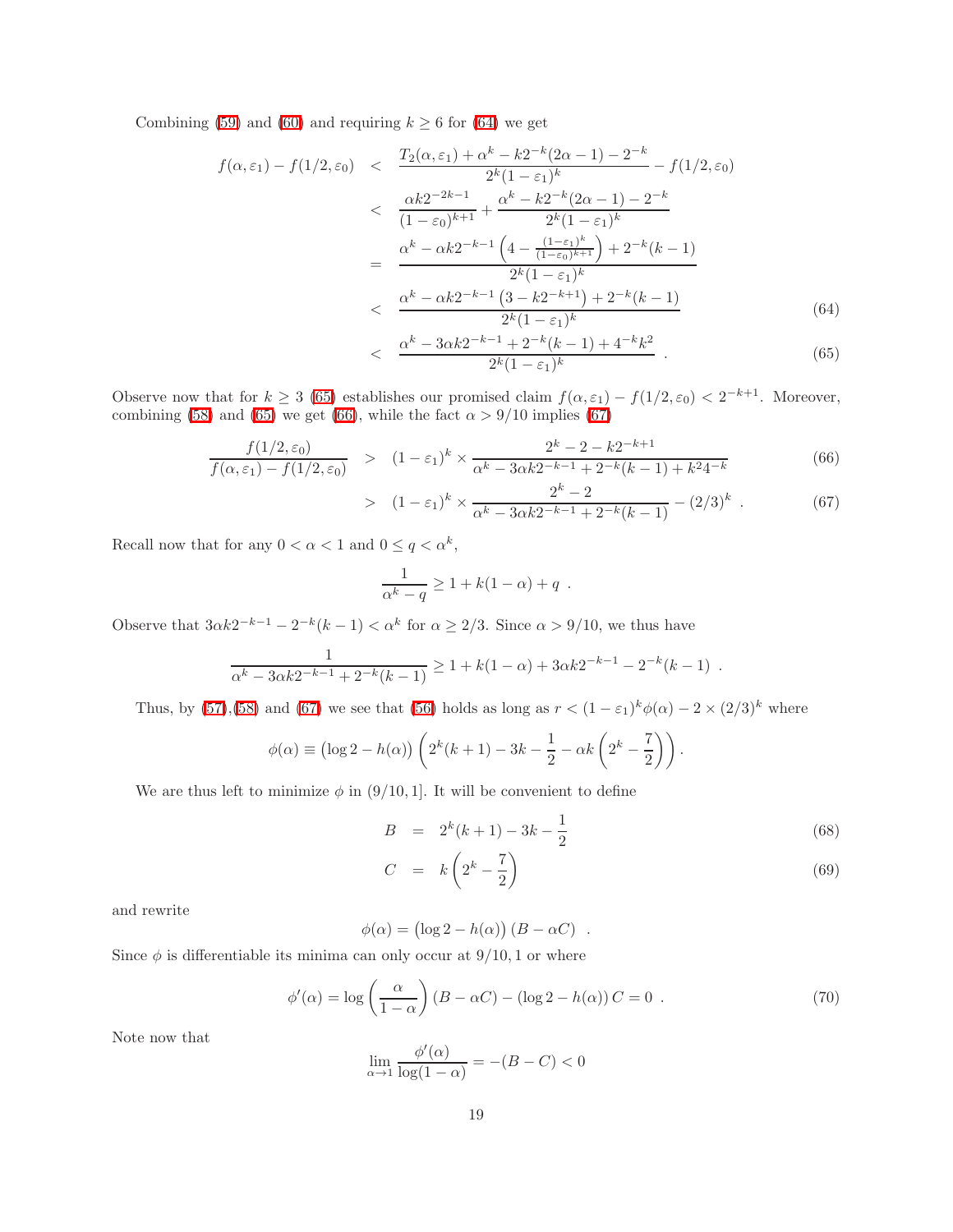and, thus, the derivative of  $\phi$  becomes positively infinite as we approach 1. At the same time,

<span id="page-19-0"></span>
$$
\phi'(9/10) < 2.2B - 2.3C
$$

which is negative for  $k \geq 23$ . Therefore,  $\phi$  is minimized in the interior of  $(9/10, 1]$  for all  $k \geq 23$ . Setting the derivative of  $\phi$  to zero gives

$$
-\log(1-\alpha) = (\log 2 - h(\alpha)) \times \frac{C}{B - \alpha C} - \log \alpha
$$

$$
= (\log 2 - h(\alpha)) \times \frac{k}{1 + k(1 - \alpha) + \frac{k + 6}{2^{k + 1} - 7}} - \log \alpha . \tag{71}
$$

By "bootstrapping" we will derive a tightening series of bounds on the solution of [\(71\)](#page-19-0) in  $\alpha \in (9/10, 1)$ . Note first that we have an easy upper bound,

<span id="page-19-5"></span><span id="page-19-1"></span>
$$
-\log(1-\alpha) < k\log 2 - \log \alpha \tag{72}
$$

At the same time, if  $k \geq 3$  then  $(k+6)/(2^{k+1}-7) \leq 1$ , implying

<span id="page-19-2"></span>
$$
-\log(1-\alpha) \ge \frac{k(\log 2 - h(\alpha))}{2 + k(1-\alpha)} - \log \alpha \tag{73}
$$

If we write  $k(1 - \alpha) = D$  then [\(73\)](#page-19-1) becomes

$$
-\log(1-\alpha) \ge \frac{\log 2 - h(\alpha)}{1-\alpha} \left(\frac{D}{D+2}\right) - \log \alpha \tag{74}
$$

By inspection, if  $D \geq 3$  the r.h.s. of [\(74\)](#page-19-2) is greater than the l.h.s. for all  $\alpha > 9/10$ , yielding a contradiction. Therefore,  $k(1 - \alpha) < 3$  for all  $k \ge 3$ . Since  $\log 2 - h(\alpha) > 0.36$  for  $\alpha > 9/10$ , we see that for  $k \ge 3$ , [\(73\)](#page-19-1) implies

<span id="page-19-3"></span>
$$
-\log(1-\alpha) > 0.07 k
$$
 or, equivalently, (75)

$$
1 - \alpha \ \ < \ \ e^{-0.07 k} \ \ . \tag{76}
$$

<span id="page-19-6"></span>Observe now that [\(76\)](#page-19-3) implies

$$
k(1 - \alpha) < k \, \mathrm{e}^{-0.07k} \tag{77}
$$

and, hence, as k increases the denominator of [\(71\)](#page-19-0) actually approaches 1.

To bootstrap, we first note that since  $\alpha > 1/2$  we have

<span id="page-19-4"></span>
$$
h(\alpha) \le -2(1-\alpha)\log(1-\alpha) \tag{78}
$$

$$
< 2 e^{-0.07 k} (k \log 2 - \log 0.9) \tag{79}
$$

$$
< 2k e^{-0.07k} \tag{80}
$$

<span id="page-19-7"></span>where [\(79\)](#page-19-4) relies on [\(76\)](#page-19-3) and [\(72\)](#page-19-5). Moreover,  $\alpha > 1/2$  implies  $-\log \alpha \leq 2(1-\alpha)$  which, by (76) implies  $-\log \alpha < 2 e^{-0.07 k}$ . Thus, starting with [\(71\)](#page-19-0), using [\(77\)](#page-19-6), taking  $k \ge 3$  and using [\(80\)](#page-19-4), and finally using  $1/(1+x) > 1-x$  for all  $x > 0$  we get

$$
-\log(1-\alpha) > \frac{k(\log 2 - h(\alpha))}{1 + k e^{-0.07k} + \frac{k+6}{2^{k+1}-7}}
$$
  
> 
$$
\frac{k(\log 2 - 2k e^{-0.07k})}{1 + 2k e^{-0.07k}}
$$
  
> 
$$
k(\log 2 - 2k e^{-0.07k})(1 - 2k e^{-0.07k})
$$
  
> 
$$
k \log 2 - 4k^2 e^{-0.07k}
$$
 (81)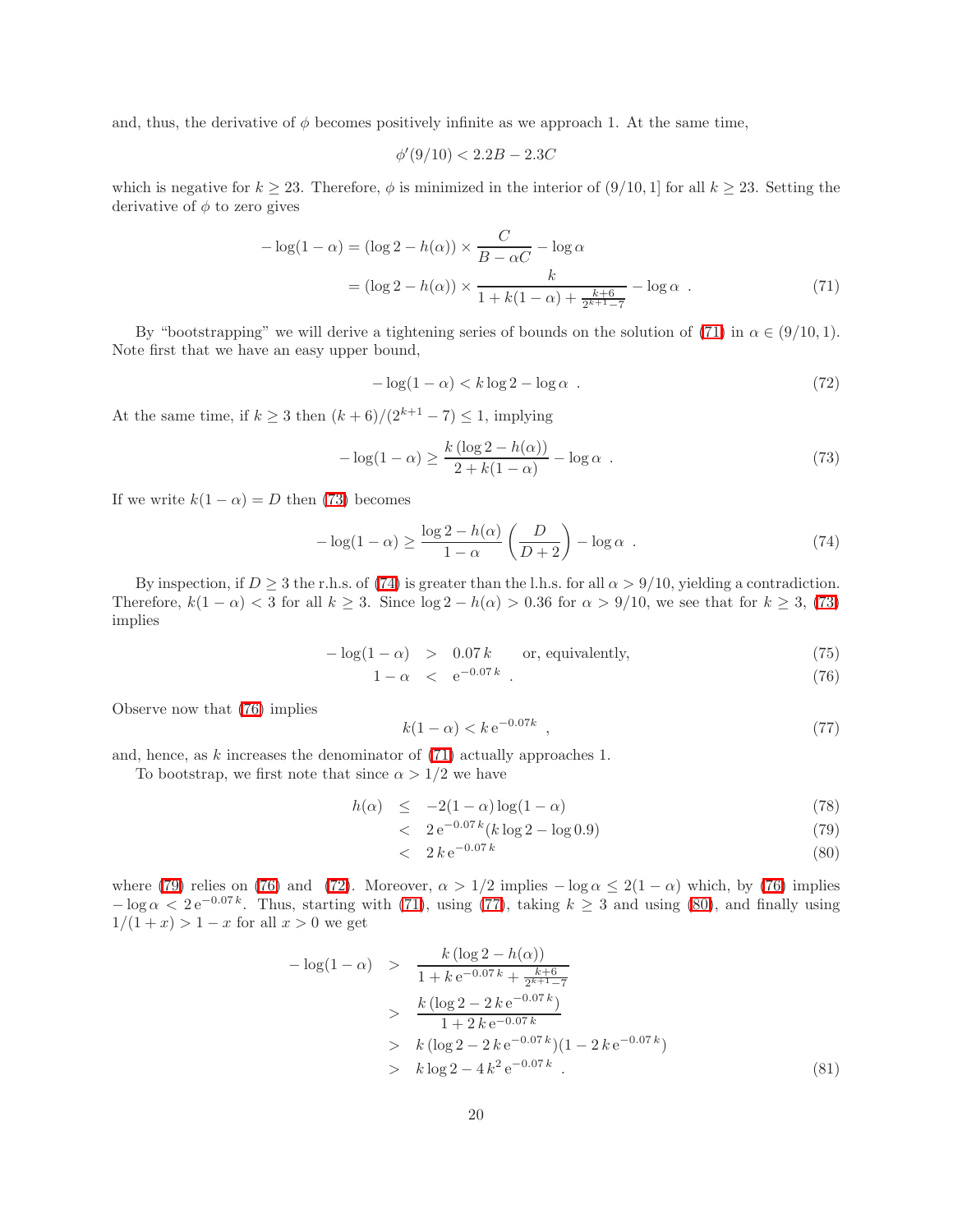For  $k \geq 166$ ,  $4k^2e^{-0.07k} < 1$ . Thus, for such k, [\(81\)](#page-19-7) implies  $1 - \alpha < 3 \times 2^{-k}$ . This, in turn, implies  $-\log \alpha \leq 2(1-\alpha) < 6 \times 2^{-k}$  and so, by [\(78\)](#page-19-4) and [\(72\)](#page-19-5), we have that for all  $k \geq 166$  and  $\alpha > 9/10$ 

<span id="page-20-1"></span>
$$
h(\alpha) < 6 \times 2^{-k} (k \log 2 - \log \alpha) < 5 \, k \, 2^{-k} \tag{82}
$$

Plugging  $(82)$  into  $(71)$  to bootstrap again, we get (analogously to the derivation of $(81)$ ) that

$$
-\log(1-\alpha) > \frac{k(\log 2 - 5k2^{-k})}{1 + 3k2^{-k} + \frac{k+6}{2^{k+1}-7}}
$$
  
> 
$$
\frac{k(\log 2 - 5k2^{-k})}{1 + 6k2^{-k}}
$$
  
> 
$$
k(\log 2 - 5k2^{-k})(1 - 6k2^{-k})
$$
  
> 
$$
k \log 2 - 11k^22^{-k}
$$
.

Since  $e^x < 1 + 2x$  for  $x < 1$  and  $11 k^2 2^{-k} < 1$  for  $k > 10$ , we see that

$$
1 - \alpha < 2^{-k} + 22 k^2 \, 2^{-2k} \, \, .
$$

Plugging into [\(72\)](#page-19-5) the fact  $-\log \alpha < 6 \times 2^{-k}$  we get  $-\log(1-\alpha) < k \log 2 + 6 \times 2^{-k}$ . Using that  $e^{-x} \geq 1 - x$  for  $x \geq 0$ , we get the closely matching upper bound,

$$
1 - \alpha > 2^{-k} - 6 \times 2^{-2k} .
$$

Thus, we see that for  $k \ge 166$ ,  $\phi$  is minimized at an  $\alpha_{\min}$  which is within  $\delta$  of  $1-2^{-k}$ , where  $\delta = 22 k^2 2^{-2k}$ . Let T be the interval  $[1 - 2^{-k} - \delta, 1 - 2^{-k} + \delta]$ . Clearly the minimum of  $\phi$  is at least

$$
\phi(1-2^{-k}) - \delta \times \max_{\alpha \in T} |\phi'(\alpha)| \quad .
$$

Using very crude bounds, it is easy to see from [\(70\)](#page-18-2) that if  $\alpha \in T$  then  $|\phi'(\alpha)| \leq 2k 2^k$ .

Now, since for  $k \geq 1$  we have  $\log(1 - 2^{-k}) > -2^{-k} - 2^{-2k}$ , a simple calculation gives

$$
\phi(1 - 2^{-k}) > 2^k \log 2 + \frac{\log 2}{2}(k - 1) - 1 - 2k^2 2^{-k} . \tag{83}
$$

.

Therefore,

$$
\phi_{\min} > 2^k \log 2 + \frac{\log 2}{2} (k - 1) - 1 - 46 k^3 2^{-k}
$$

Finally, recall that [\(56\)](#page-16-3) holds as long as  $r < (1 - \varepsilon_1)^k \phi_{\min} - 2 \times (2/3)^k$ . Using the upper bound for  $\varepsilon_0$ from [\(26\)](#page-10-0) we get

$$
(1 - \varepsilon_1)^k \times \phi_{\min} > \left(1 - 2^{-k} - \frac{2k}{4^k}\right)^k \times \left(2^k \log 2 + \frac{\log 2}{2}(k-1) - 1 - \frac{46k^3}{2^k}\right)
$$
  
> 
$$
\left(1 - k2^{-k} - \frac{2k^2}{4^k}\right) \times \left(2^k \log 2 + \frac{\log 2}{2}(k-1) - 1 - \frac{46k^3}{2^k}\right)
$$
  
> 
$$
2^k \log 2 - \frac{\log 2}{2}(k+1) - 1 - \frac{50k^3}{2^k}
$$
  
=  $\rho_k$ .

#### <span id="page-20-0"></span>10 Bounds for specific values of  $k$

Recall from our discussion in Section [3](#page-7-0) that in order to establish  $r \geq r_k$  it suffices to prove that there exists some  $\varepsilon \in [0, 1)$  for which the function  $g_r$  defined in [\(22\)](#page-9-6), i.e.,

<span id="page-20-2"></span>
$$
g_r(\alpha) = \frac{f(\alpha)^r}{\alpha^{\alpha}(1-\alpha)^{1-\alpha}} = \frac{\left((2-2\varepsilon+\alpha\varepsilon^2)^k - 2(1-\varepsilon+\alpha\varepsilon)^k + \alpha^k\right)^r}{\alpha^{\alpha}(1-\alpha)^{1-\alpha}} , \qquad (84)
$$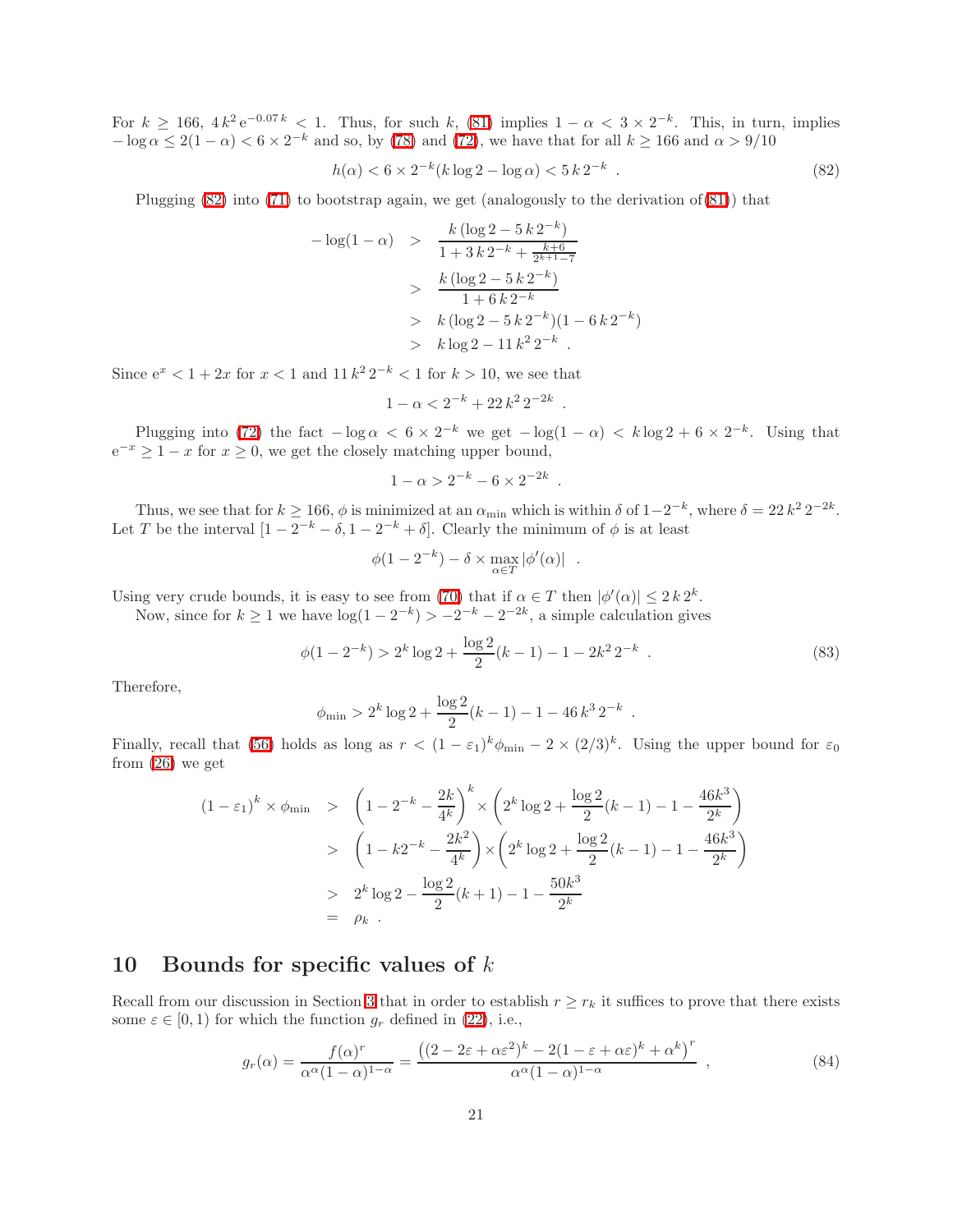has a unique global maximum at 1/2. Recall also that for any r the only choice of  $\varepsilon$  for which  $g''_r(1/2) < 0$ is the one mandated by [\(23\)](#page-9-5). Thus, for any fixed k one can get a lower bound for  $r_k$  by: i) solving (23), ii) substituting the solution to [\(84\)](#page-20-2), and iii) plotting the resulting function to check whether  $g_r(1/2) > g_r(\alpha)$ for all  $\alpha \neq 1/2$ . As  $g_r$  never has more than three local maxima this is very straightforward and yields the lower bounds referred to as "simple" lower bounds in Table [10](#page-20-2) below.

As mentioned in the Introduction, the simple weighting scheme yielding Theorem [4](#page-6-4) does not yield the best possible lower bound afforded by applying the second moment method to balanced satisfying assignments. For that, one has to use the significantly more refined argument which we presented in Sections [7](#page-13-0)[—9.](#page-16-0) That argument also eventually reduces to proving  $g_r(1/2) > g_r(\alpha)$  for all  $\alpha \neq 1/2$ . Now, though,  $\varepsilon$  is allowed to depend on  $\alpha$ , subject only to  $\varepsilon \leq \varepsilon_0$ , where  $\varepsilon_0$  is the solution of [\(23\)](#page-9-5). Naturally, at  $\alpha = 1/2$  one still has to take  $\varepsilon = \varepsilon_0$  so that the derivative of  $g_r$  vanishes, but for larger  $\alpha$  (where the danger is) it turns out that decreasing  $\varepsilon$  somewhat helps. The bounds reported in Table [1](#page-0-1) in the Introduction (and replicated below as the "refined" bounds) are, indeed, the result of such optimization of  $\varepsilon$  as a function of  $\alpha$ .

Specifically, for  $k \leq 5$  we considered 10,000 equally spaced values of  $\alpha \in [0,1]$  and for each such value found  $\varepsilon \leq \varepsilon_0$  such that the condition  $g_r(\alpha,\varepsilon) < g_r(1/2,\varepsilon_0)$  holds with a bit of room. (For  $k > 4$  we solved [\(23\)](#page-9-5), defining  $\varepsilon_0$ , numerically to 10 digits of accuracy. For the optimization we exploited convexity to speed up the search.) Having determined such values of  $\varepsilon$ , we (implicitly) assigned to every not-chosen point in [0, 1] the value of  $\varepsilon$  at the nearest chosen point. Finally, we computed a (crude) upper bound on the derivative of  $g_r$  with respect to  $\alpha$  in [0, 1]. This bound on the derivative, along with our room factor, then implied that for every point that we did not check, the value of  $g_r$  was sufficiently close to its value at the corresponding chosen point to also be dominated by  $g_r(1/2, \varepsilon_0)$ . For  $k > 5$ , we only partitioned [0, 1] into two intervals, namely  $[1/10, 9/10]$  and its complement. Assigning the values  $\varepsilon_0$  and  $\varepsilon_0/2$ , respectively, to all the points in each interval yielded the bounds for such  $k$ .

|                                                                                                                                   |  | 4 5 7 | 20. | 21 |
|-----------------------------------------------------------------------------------------------------------------------------------|--|-------|-----|----|
|                                                                                                                                   |  |       |     |    |
| Upper bound 4.51 10.23 21.33 87.88 708.94 726,817 1,453,635<br>Refined lower bound 2.68 7.91 18.79 84.82 704.94 726,809 1,453,626 |  |       |     |    |
| Simple lower bound 2.54 7.31 17.61 82.63 701.53 726, 802 1, 453, 619                                                              |  |       |     |    |

#### <span id="page-21-0"></span>11 Conclusions

We proved that the random k-SAT threshold satisfies  $r_k \sim 2^k \log 2$ . In particular, we proved that random k-CNF formulas with density  $2^k \log 2 - k(\log 2)/2 - O(1)$  have exponentially many balanced satisfying truth assignments. That is, truth assignments that have at least one satisfied literal in every clause yet, in total, satisfy only as many literal occurrences as a random truth assignment.

Our argument leaves a gap of order  $\Theta(k)$  with the first moment upper bound  $2^k \log 2$ . With respect to this gap it is worth pointing out that the best known techniques [\[9,](#page-22-3) [19\]](#page-23-5) for improving this upper bound only give  $r_k \leq 2^k \log 2 - b_k$  where  $b_k \to (1 + \log 2)/2$ . At the same time, it is not hard to prove that for  $r = 2<sup>k</sup> \log 2 - k(\log 2)/2$ , i.e., within an additive constant from our lower bound, w.h.p. there are no satisfying truth assignments that satisfy only  $km/2 + o(km)$  literal occurrences. Thus, any asymptotic improvement over our lower bound would mean that tendencies toward the majority assignment become essential as we approach the threshold.

The gap between the upper bound and the best algorithmic lower bound  $r_k = \Omega(2^k/k)$ , seems to us much more significant (and is certainly much bigger!). The lack of progress in the last ten years suggests the possibility that no polynomial time algorithm can improve the lower bound asymptotically. At the same time, in a completely different direction, Mézard and Zecchina [\[21\]](#page-23-11) recently used the non-rigorous cavity method of statistical physics to obtain detailed predictions for the satisfiability threshold suggesting that  $r_k = 2^k \log 2 - O(1)$ . (See also [\[20\]](#page-23-12) for an overview.) Insights from this analysis led them to an intriguing algorithm called "survey propagation" (described in [\[21,](#page-23-11) [2\]](#page-22-10)) that seems to perform well on random instances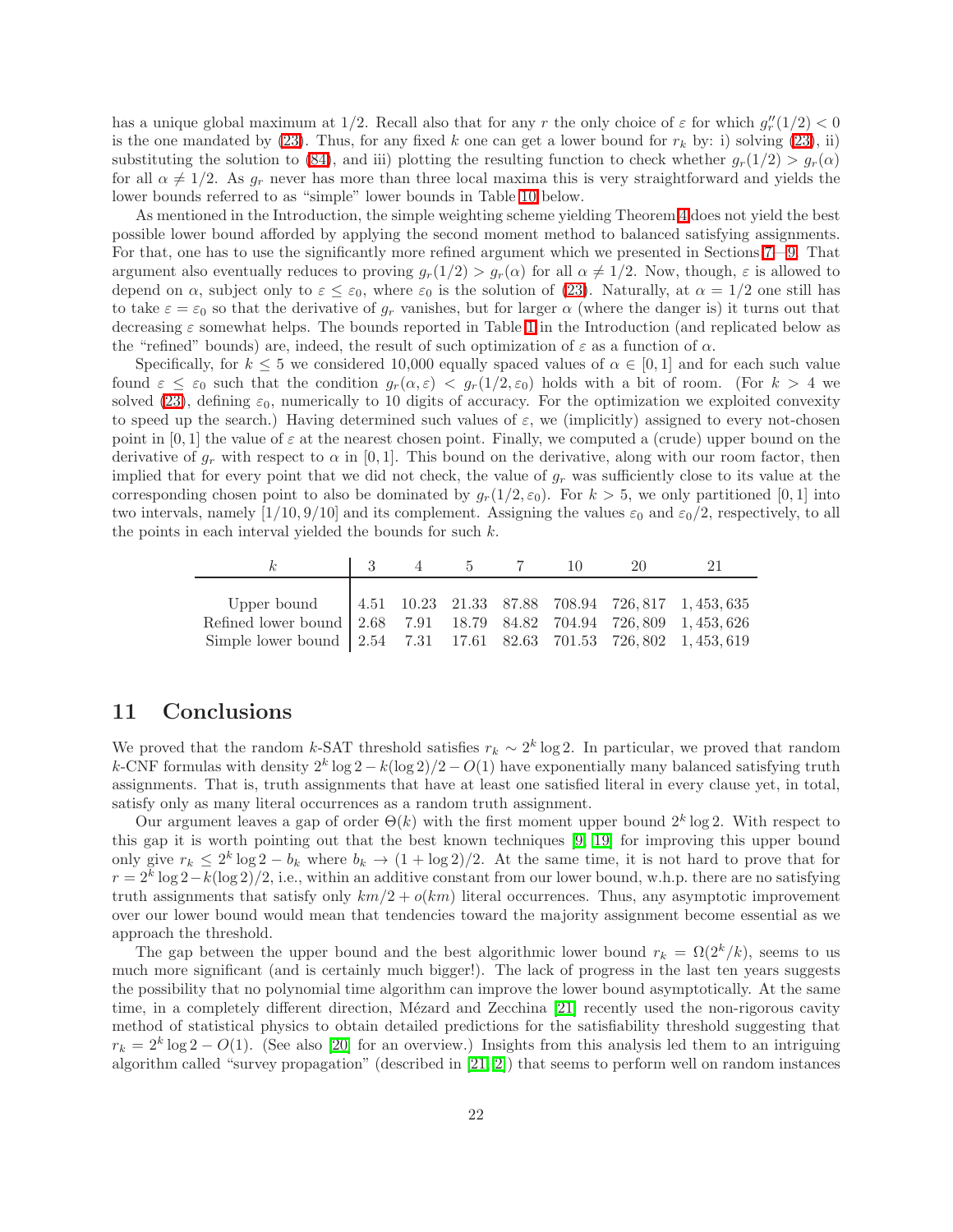of k-SAT close to the threshold, at least for small k. (Its performance is especially impressive for  $k = 3$ .) A rigorous analysis of this algorithm is still lacking, though, and it remains unclear whether its success for values of  $r$  close to the threshold extends to large  $k$ .

The success of the second moment method for balanced satisfying truth assignments suggests that such assignments form a "mist" in  $\{0,1\}$ " and, as a result, they might be hard to find by algorithms based on local updates. Moreover, as k increases the influence exerted by the majority vote assignment becomes less and less significant as most literals occur very close to their expected kr/2 times. As a result, the structure of the space of solutions may well be different for small k (e.g.  $k = 3, 4$ ) and for larger k.

To summarize, the following key questions remain:

- 1. Is  $2^k \log 2 r_k$  bounded?
- 2. Is there an **algorithmic threshold**  $\lambda_k = o(2^k)$  so that for  $r > \lambda_k$ , no polynomial-time algorithm can find a satisfying truth assignment for the random formula  $F_k(n, rn)$  with uniformly positive probability?

## Acknowledgments

We are grateful to Cris Moore for illuminating conversations and to Mike Molloy for helpful comments. We are indebted to Chris Calabro for a careful reading and for a correction to a previous version of this paper. Part of this work was done while the authors participated in the focused research group on discrete probability at BIRS, July 12-26, 2003.

## <span id="page-22-2"></span>References

- <span id="page-22-10"></span>[1] D. Achlioptas and C. Moore. The asymptotic order of the random k-SAT threshold. In Proc. 43th Annual Symposium on Foundations of Computer Science, pages 126–127, 2002.
- <span id="page-22-5"></span>[2] A. Braunstein, M. Mézard, and R. Zecchina. Survey propagation: an algorithm for satisfiability. Preprint, 2002.
- [3] M.-T. Chao and J. Franco. Probabilistic analysis of a generalization of the unit-clause literal selection heuristics for the k-satisfiability problem. *Inform. Sci.*, 51(3):289–314, 1990.
- <span id="page-22-6"></span>[4] P. Cheeseman, B. Kanefsky, and W. Taylor. Where the really hard problems are. In Proc. 12th International Joint Conference on Artificial Intelligence (IJCAI-91) Vol. 1, pages 331–337, 1991.
- <span id="page-22-1"></span>[5] V. Chvátal and B. Reed. Mick gets some (the odds are on his side). In Proc. 33th Annual Symposium on Foundations of Computer Science, pages 620–627, 1992.
- <span id="page-22-9"></span><span id="page-22-7"></span>[6] N. G. de Bruijn. Asymptotic methods in analysis. Dover Publications Inc., New York, 3rd edition, 1981.
- [7] A. Dembo, Y. Peres, J. Rosen and O. Zeitouni. Thick points for planar Brownian motion and the Erdős-Taylor conjecture on random walk. Acta Math., 186:239–270, 2001.
- <span id="page-22-8"></span>[8] A. Dembo and O. Zeitouni. Large deviations techniques and applications. Springer Verlag, New York, 2nd edition, 1998.
- <span id="page-22-3"></span>[9] O. Dubois and Y. Boufkhad. A general upper bound for the satisfiability threshold of random r-SAT formulae. J. Algorithms, 24(2):395–420, 1997.
- <span id="page-22-4"></span>[10] O. Dubois, Y. Boufkhad, and J. Mandler. Typical random 3-SAT formulae and the satisfiability threshold. In Proc. 11th Annual Symposium on Discrete Algorithms, pages 126–127, 2000.
- <span id="page-22-0"></span>[11] P. Erdős and L. Lovász. Problems and results on 3-chromatic hypergraphs and some related questions. Colloq. Math. Soc. János Bolyai, Vol. 10, 609–627.